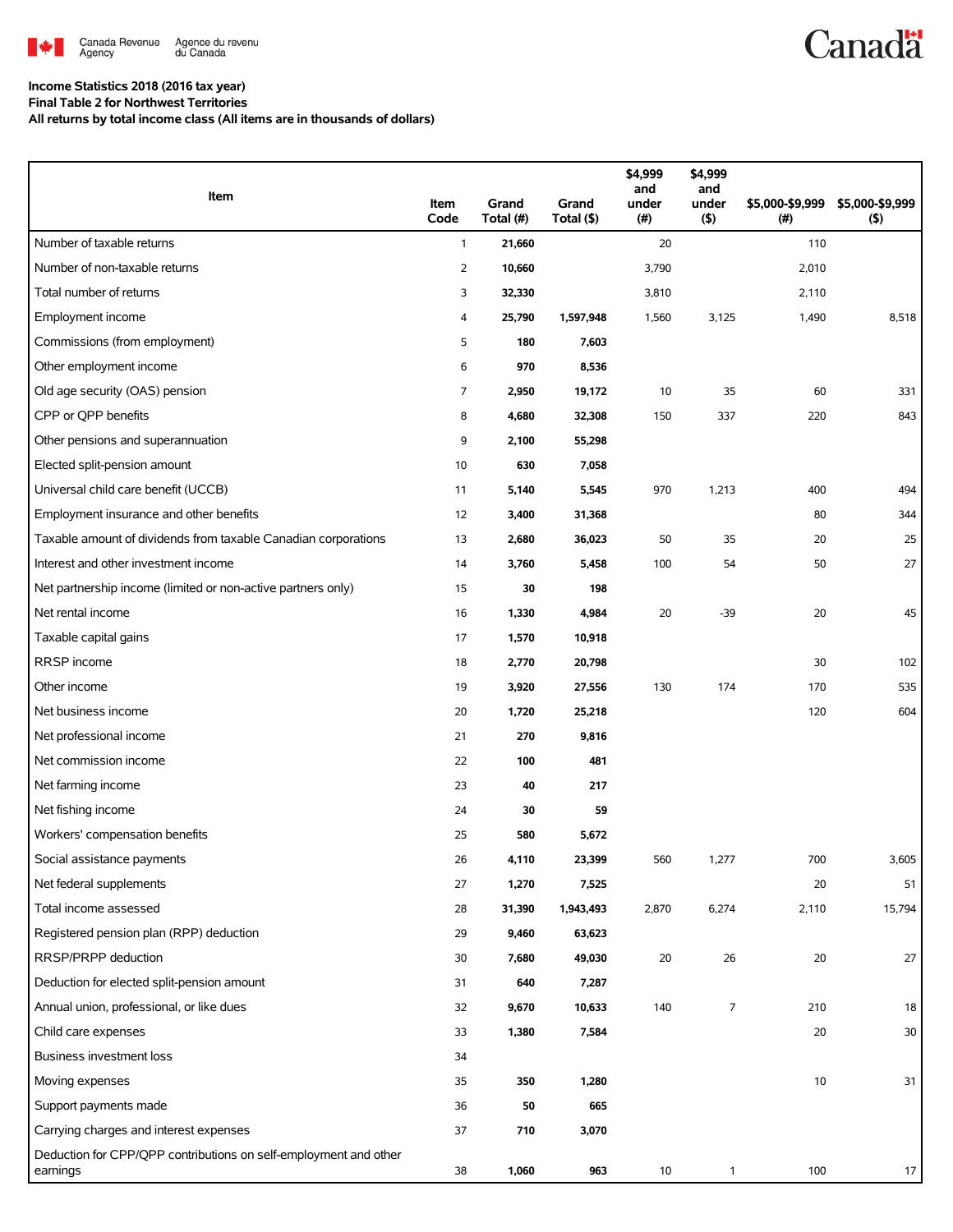

#### **Income Statistics 2018 (2016 tax year)**

**Final Table 2 for Northwest Territories**

**All returns by total income class (All items are in thousands of dollars)**

| Item                                                                                          | Item<br>Code | Grand<br>Total (#) | Grand<br>Total (\$) | \$4,999<br>and<br>under<br>(#) | \$4,999<br>and<br>under<br>(5) | \$5,000-\$9,999<br>(#) | \$5,000-\$9,999<br>(5) |
|-----------------------------------------------------------------------------------------------|--------------|--------------------|---------------------|--------------------------------|--------------------------------|------------------------|------------------------|
| Deduction for provincial parental insurance plan (PPIP) premiums<br>on self-employment income | 39           |                    |                     |                                |                                |                        |                        |
| Exploration and development expenses                                                          | 40           | 20                 | 78                  |                                |                                |                        |                        |
| Other employment expenses                                                                     | 41           | 460                | 1,649               |                                |                                |                        |                        |
| Clergy residence deduction                                                                    | 42           | 30                 | 441                 |                                |                                |                        |                        |
| Other deductions                                                                              | 43           | 850                | 1,199               | 30                             | 20                             | 30                     | 22                     |
| Total deductions before adjustments                                                           | 44           | 17,640             | 147,651             | 250                            | 122                            | 390                    | 173                    |
| Social benefits repayment                                                                     | 45           | 740                | 2,041               |                                |                                |                        |                        |
| Net income                                                                                    | 46           | 31,330             | 1,794,096           | 2,820                          | 6,420                          | 2,110                  | 15,622                 |
| Canadian Forces personnel and police deduction                                                | 47           |                    |                     |                                |                                |                        |                        |
| Security options deductions                                                                   | 48           |                    |                     |                                |                                |                        |                        |
| Other payments deduction                                                                      | 49           | 4,950              | 36,597              | 580                            | 1,322                          | 730                    | 3,701                  |
| Non-capital losses of other years                                                             | 50           | 20                 | 204                 |                                |                                |                        |                        |
| Net capital losses of other years                                                             | 51           | 280                | 754                 |                                |                                |                        |                        |
| Capital gains deduction                                                                       | 52           | 20                 | 2,018               |                                |                                |                        |                        |
| Northern residents deductions                                                                 | 53           | 18,850             | 128,236             | 200                            | 130                            | 230                    | 340                    |
| <b>Additional deductions</b>                                                                  | 54           | 20                 | 213                 |                                |                                |                        |                        |
| Farming/fishing losses of prior years                                                         | 55           |                    |                     |                                |                                |                        |                        |
| Total deductions from net income                                                              | 56           | 22,580             | 170,147             | 750                            | 1,452                          | 930                    | 4,047                  |
| Taxable income assessed                                                                       | 57           | 30,440             | 1,624,123           | 2,550                          | 5,007                          | 1,900                  | 11,593                 |
| Basic personal amount                                                                         | 58           | 32,330             | 370,212             | 3,810                          | 43,443                         | 2,110                  | 24,148                 |
| Age amount                                                                                    | 59           | 2,820              | 17,277              | 40                             | 299                            | 80                     | 529                    |
| Spouse or common-law partner amount                                                           | 60           | 1,970              | 16,515              | 90                             | 902                            | 90                     | 901                    |
| Amount for an eligible dependant                                                              | 61           | 1,760              | 19,370              | 240                            | 2,701                          | 190                    | 2,082                  |
| Family caregiver amount for children under 18 years of age                                    | 62           | 100                | 226                 |                                |                                |                        |                        |
| Amount for infirm dependants age 18 or older                                                  | 63           |                    |                     |                                |                                |                        |                        |
| CPP or QPP contributions through employment                                                   | 64           | 24,160             | 44,558              | 1,060                          | 201                            | 1,190                  | 253                    |
| CPP or QPP contributions on self-employment and other earnings                                | 65           | 1,060              | 963                 | 10                             | $\mathbf{1}$                   | 100                    | 17                     |
| Employment insurance premiums                                                                 | 66           | 23,570             | 16,426              | 790                            | 99                             | 1,290                  | 159                    |
| PPIP premiums paid                                                                            | 67           |                    |                     |                                |                                |                        |                        |
| PPIP premiums payable on employment income                                                    | 68           |                    |                     |                                |                                |                        |                        |
| PPIP premiums payable on self-employment income                                               | 69           |                    |                     |                                |                                |                        |                        |
| Volunteer firefighters' amount/search and rescue volunteers' amount                           | 70           | 210                | 621                 |                                |                                |                        |                        |
| Canada employment amount                                                                      | 71           | 26,030             | 29,502              | 1,600                          | 1,501                          | 1,510                  | 1,670                  |
| Public transit amount                                                                         | 72           | 570                | 210                 | 30                             | 9                              |                        |                        |
| Children's arts amount                                                                        | 73           | 510                | 143                 |                                |                                |                        |                        |
| Home accessibility expenses                                                                   | 74           | 10                 | 52                  |                                |                                |                        |                        |
| Home buyers' amount                                                                           | 75           | 250                | 1,098               |                                |                                |                        |                        |
| Pension income amount                                                                         | 76           | 2,520              | 4,840               |                                |                                |                        |                        |

**Canadä**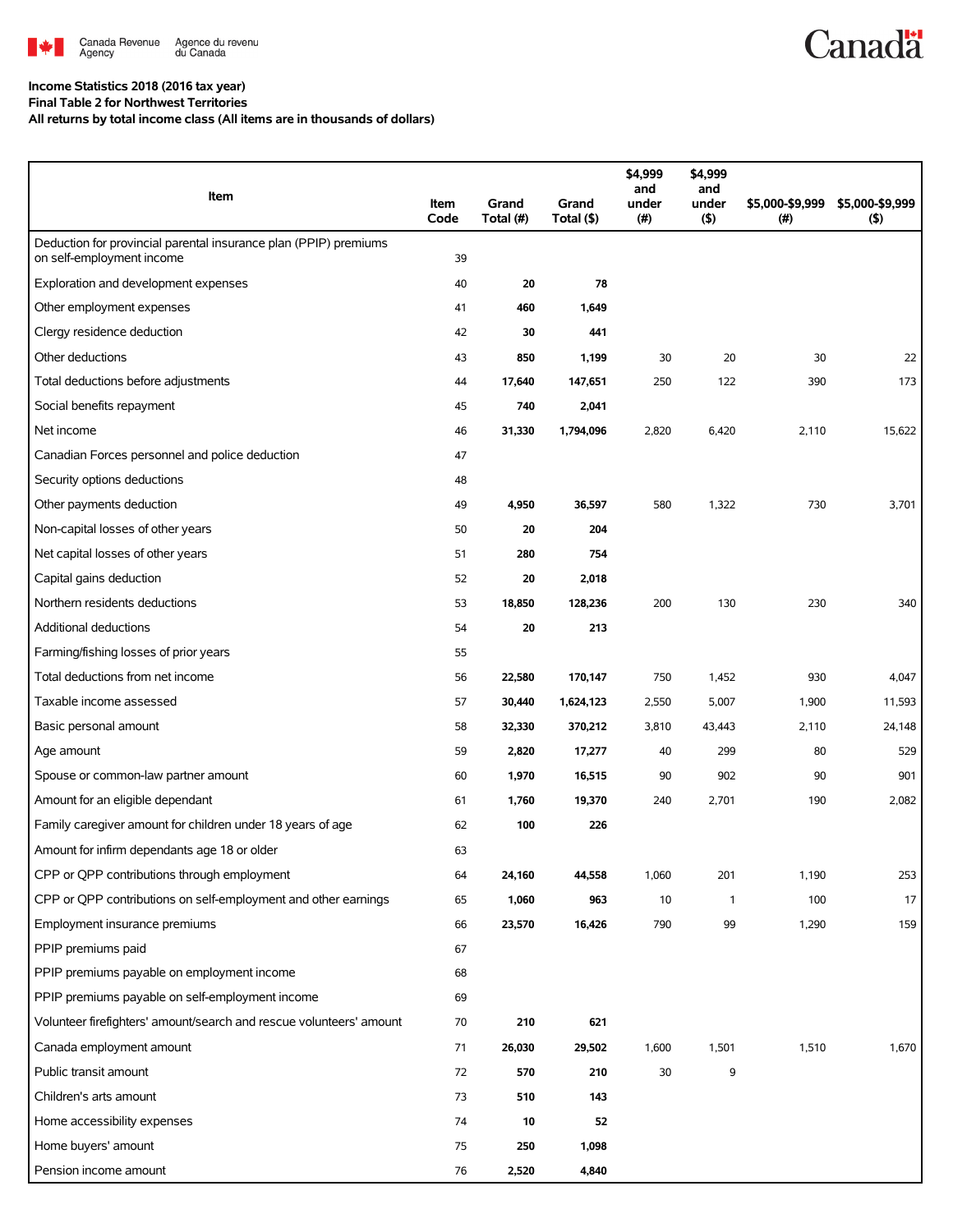

# **Canadä**

## **Income Statistics 2018 (2016 tax year)**

**Final Table 2 for Northwest Territories**

**All returns by total income class (All items are in thousands of dollars)**

|                                                                   |              |                    |                     | \$4,999<br>and | \$4,999<br>and |                           |                        |
|-------------------------------------------------------------------|--------------|--------------------|---------------------|----------------|----------------|---------------------------|------------------------|
| Item                                                              | Item<br>Code | Grand<br>Total (#) | Grand<br>Total (\$) | under<br>(#)   | under<br>(5)   | \$5,000-\$9,999<br>$($ #) | \$5,000-\$9,999<br>(5) |
| Caregiver amount                                                  | 77           | 100                | 552                 |                |                |                           |                        |
| Disability amount                                                 | 78           | 550                | 4,443               | 70             | 532            | 20                        | 192                    |
| Disability amount transferred from a dependant                    | 79           | 250                | 2,723               | 10             | 135            |                           |                        |
| Interest paid on student loans                                    | 80           | 700                | 475                 |                |                |                           |                        |
| Tuition, education, and textbook amounts                          | 81           | 2,450              | 15,356              |                |                |                           |                        |
| Tuition, education, and textbook amounts transferred from a child | 82           | 270                | 1,331               |                |                |                           |                        |
| Amounts transferred from spouse or common-law partner             | 83           | 600                | 3,346               |                |                | 10                        | 64                     |
| Medical expenses                                                  | 84           | 1,020              | 2,424               | 60             | 39             | 30                        | 25                     |
| Total tax credits on personal amounts                             | 85           | 32,330             | 82,912              | 3,810          | 7,510          | 2,110                     | 4,521                  |
| Allowable charitable donations and government gifts               | 86           | 4,210              | 6,719               |                |                |                           |                        |
| Eligible cultural and ecological gifts                            | 87           |                    |                     |                |                |                           |                        |
| Total tax credit on donations and gifts                           | 88           | 4,170              | 1,894               |                |                |                           |                        |
| Total federal non-refundable tax credits                          | 89           | 32,330             | 84,805              | 3,810          | 7,510          | 2,110                     | 4,522                  |
| Federal dividend tax credit                                       | 90           | 2,590              | 4,394               | 10             |                |                           |                        |
| Minimum tax carryover                                             | 91           | 10                 | 29                  |                |                |                           |                        |
| Basic federal tax                                                 | 92           | 21,360             | 224,877             |                |                |                           |                        |
| Federal foreign tax credit                                        | 93           | 920                | 365                 |                |                |                           |                        |
| Federal political contribution tax credit                         | 94           | 200                | 46                  |                |                |                           |                        |
| Investment tax credit                                             | 95           |                    |                     |                |                |                           |                        |
| Labour-sponsored funds tax credit (federally registered)          | 96           |                    |                     |                |                |                           |                        |
| Labour-sponsored funds tax credit (provincially registered)       | 97           |                    |                     |                |                |                           |                        |
| Alternative minimum tax payable                                   | 98           | 20                 | 94                  |                |                |                           |                        |
| Net federal tax                                                   | 99           | 21,330             | 224,471             |                |                |                           |                        |
| CPP contributions on self-employment                              | 100          | 1,060              | 1,926               | 10             | 1              | 100                       | 34                     |
| Social Benefits repayment                                         | 101          | 740                | 2,041               |                |                |                           |                        |
| Working income tax benefit (WITB)                                 | 102          | 2,220              | 1,670               | 220            | 86             | 640                       | 514                    |
| Children's fitness tax credit                                     | 103          | 1,620              | 132                 | 10             | 1              |                           |                        |
| Eligible educator school supply tax credit                        | 104          | 60                 | 5                   |                |                |                           |                        |
| Net provincial or territorial tax                                 | 105          | 20,640             | 95,774              |                |                |                           |                        |
| Total tax payable                                                 | 106          | 21,660             | 324,215             | 20             | 2              | 110                       | 39                     |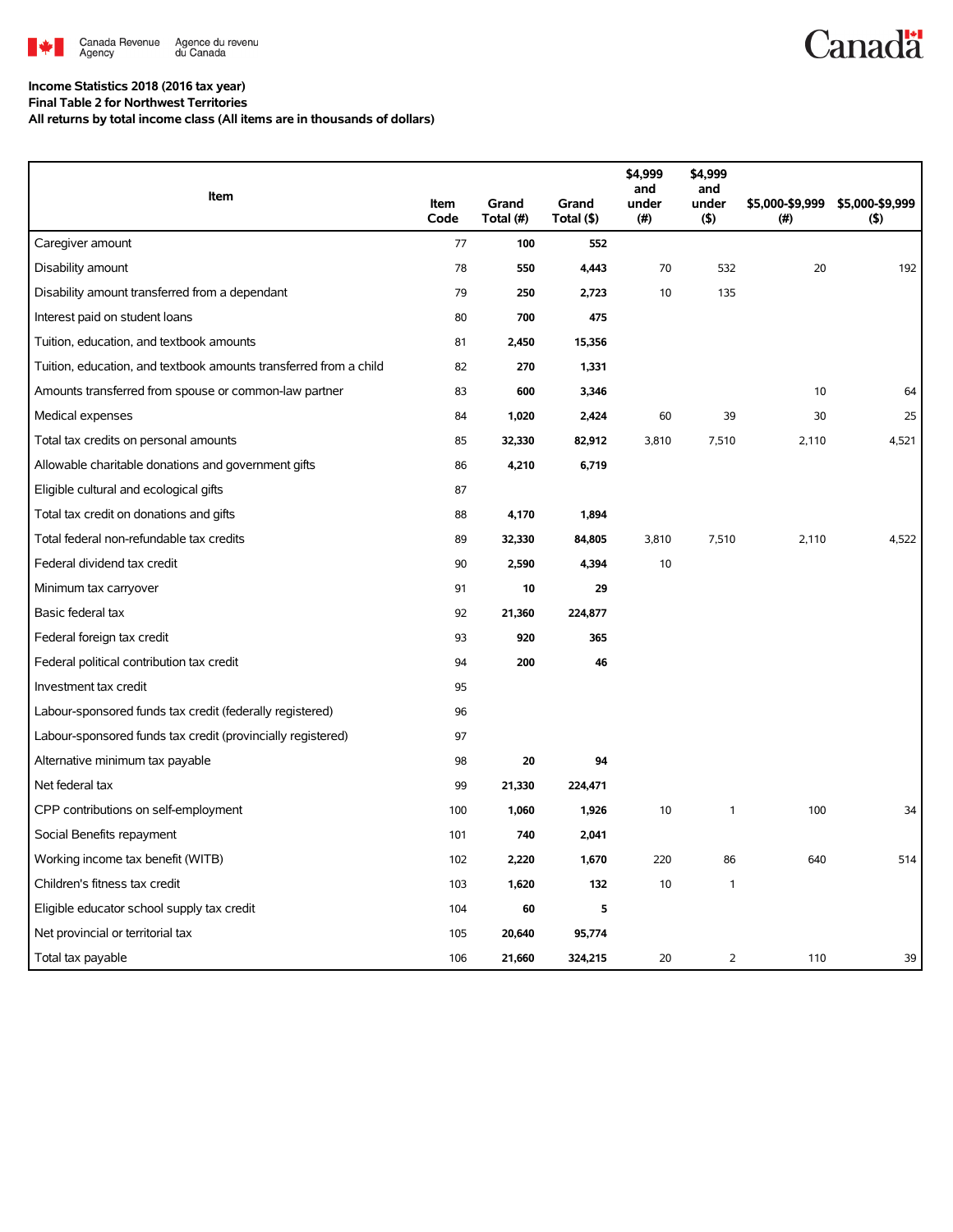| Item                                                                                             | Item<br>Code   | \$10,000-\$14,999<br>(#) | (5)    | \$10,000-\$14,999 \$15,000-\$19,999 \$15,000-\$19,999 \$20,000-\$24,999<br>(#) | (5)    | (#)   | \$20,000-\$24,999<br>$($ \$) |
|--------------------------------------------------------------------------------------------------|----------------|--------------------------|--------|--------------------------------------------------------------------------------|--------|-------|------------------------------|
| Number of taxable returns                                                                        | $\mathbf{1}$   | 290                      |        | 650                                                                            |        | 740   |                              |
| Number of non-taxable returns                                                                    | $\overline{2}$ | 1,810                    |        | 1,270                                                                          |        | 900   |                              |
| Total number of returns                                                                          | 3              | 2,100                    |        | 1,920                                                                          |        | 1,640 |                              |
| <b>Employment income</b>                                                                         | 4              | 1,340                    | 12,584 | 1,250                                                                          | 15,948 | 1,050 | 16,846                       |
| Commissions (from employment)                                                                    | 5              |                          |        |                                                                                |        |       |                              |
| Other employment income                                                                          | 6              | 40                       | 194    |                                                                                |        |       |                              |
| Old age security (OAS) pension                                                                   | $\overline{7}$ | 230                      | 1,376  | 490                                                                            | 3,152  | 550   | 3,649                        |
| CPP or QPP benefits                                                                              | 8              | 410                      | 1,954  | 570                                                                            | 2,336  | 610   | 3,555                        |
| Other pensions and superannuation                                                                | 9              | 30                       | 105    | 60                                                                             | 240    | 140   | 692                          |
| Elected split-pension amount                                                                     | 10             | 30                       | 112    | 30                                                                             | 191    | 30    | 275                          |
| Universal child care benefit (UCCB)                                                              | 11             | 340                      | 376    | 270                                                                            | 304    | 220   | 209                          |
| Employment insurance and other<br>benefits                                                       | 12             | 160                      | 1,055  | 190                                                                            | 1,695  | 230   | 2,399                        |
| Taxable amount of dividends from<br>taxable Canadian corporations                                | 13             | 40                       | 69     | 40                                                                             | 96     | 50    | 92                           |
| Interest and other investment income                                                             | 14             | 70                       | 24     | 110                                                                            | 44     | 120   | 48                           |
| Net partnership income (limited or<br>non-active partners only)                                  | 15             |                          |        |                                                                                |        |       |                              |
| Net rental income                                                                                | 16             | 20                       | 64     |                                                                                |        | 20    | 46                           |
| Taxable capital gains                                                                            | 17             |                          |        |                                                                                |        |       |                              |
| RRSP income                                                                                      | 18             | 50                       | 158    | 60                                                                             | 234    | 60    | 309                          |
| Other income                                                                                     | 19             | 180                      | 656    | 210                                                                            | 818    | 160   | 656                          |
| Net business income                                                                              | 20             | 120                      | 848    | 100                                                                            | 838    | 90    | 762                          |
| Net professional income                                                                          | 21             |                          |        |                                                                                |        |       |                              |
| Net commission income                                                                            | 22             |                          |        |                                                                                |        |       |                              |
| Net farming income                                                                               | 23             |                          |        |                                                                                |        |       |                              |
| Net fishing income                                                                               | 24             |                          |        |                                                                                |        |       |                              |
| Workers' compensation benefits                                                                   | 25             | 20                       | 80     | 20                                                                             | 82     | 20    | 112                          |
| Social assistance payments                                                                       | 26             | 770                      | 5,842  | 700                                                                            | 4,685  |       |                              |
| Net federal supplements                                                                          | 27             | 150                      | 634    | 390                                                                            | 2,832  | 460   | 2,687                        |
| Total income assessed                                                                            | 28             | 2,100                    | 26,260 | 1,920                                                                          | 33,808 | 1,640 | 36,619                       |
| Registered pension plan (RPP)<br>deduction                                                       | 29             | 20                       | 10     | 30                                                                             | 22     | 40    | 38                           |
| RRSP/PRPP deduction                                                                              | 30             | 30                       | 31     | 70                                                                             | 95     | 70    | 125                          |
| Deduction for elected split-pension<br>amount                                                    | 31             |                          |        |                                                                                |        | 10    | 21                           |
| Annual union, professional, or like<br>dues                                                      | 32             | 230                      | 30     | 290                                                                            | 55     | 230   | 51                           |
| Child care expenses                                                                              | 33             | 30                       | 63     | 40                                                                             | 113    | 20    | 99                           |
| Business investment loss                                                                         | 34             |                          |        |                                                                                |        |       |                              |
| Moving expenses                                                                                  | 35             |                          |        |                                                                                |        |       |                              |
| Support payments made                                                                            | 36             |                          |        |                                                                                |        |       |                              |
| Carrying charges and interest<br>expenses                                                        | 37             |                          |        |                                                                                |        |       |                              |
| Deduction for CPP/QPP contributions<br>on self-employment and other earnings                     | 38             | 100                      | 32     | 90                                                                             | 37     | 70    | 38                           |
| Deduction for provincial parental<br>insurance plan (PPIP) premiums on<br>self-employment income | 39             |                          |        |                                                                                |        |       |                              |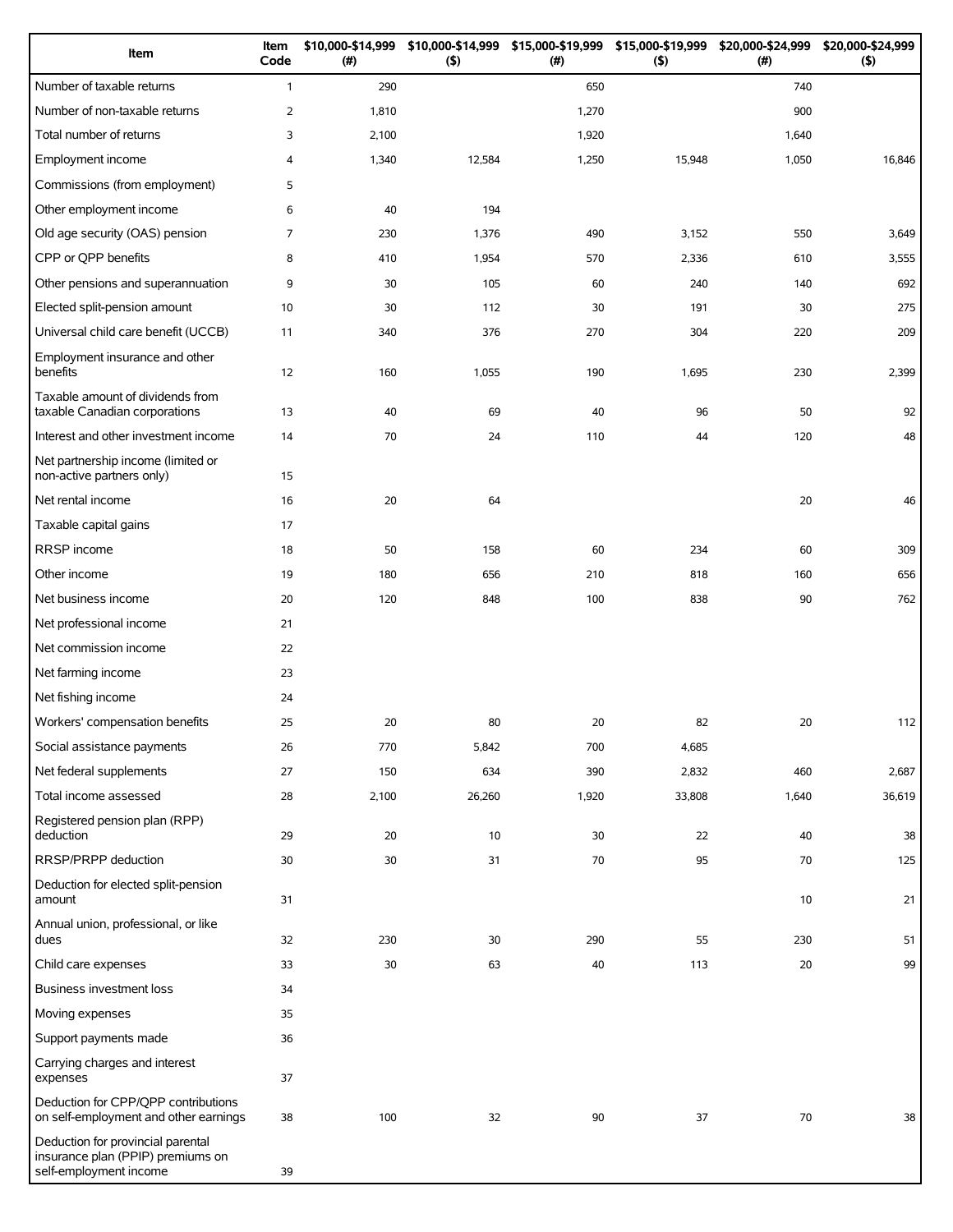| Item                                                                   | Item<br>Code | \$10,000-\$14,999<br>(#) | \$10,000-\$14,999<br>$($ \$) | \$15,000-\$19,999<br>(# ) | \$15,000-\$19,999<br>(5) | \$20,000-\$24,999<br>$(\#)$ | \$20,000-\$24,999<br>(5) |
|------------------------------------------------------------------------|--------------|--------------------------|------------------------------|---------------------------|--------------------------|-----------------------------|--------------------------|
| Exploration and development<br>expenses                                | 40           |                          |                              |                           |                          |                             |                          |
| Other employment expenses                                              | 41           |                          |                              |                           |                          |                             |                          |
| Clergy residence deduction                                             | 42           |                          |                              |                           |                          |                             |                          |
| Other deductions                                                       | 43           | 30                       | 28                           | 40                        | 64                       | 40                          | 42                       |
| Total deductions before adjustments                                    | 44           | 420                      | 236                          | 490                       | 435                      | 420                         | 483                      |
| Social benefits repayment                                              | 45           |                          |                              |                           |                          |                             |                          |
| Net income                                                             | 46           | 2,100                    | 26,025                       | 1,920                     | 33,373                   | 1,640                       | 36,137                   |
| Canadian Forces personnel and<br>police deduction                      | 47           |                          |                              |                           |                          |                             |                          |
| Security options deductions                                            | 48           |                          |                              |                           |                          |                             |                          |
| Other payments deduction                                               | 49           | 890                      | 6,555                        | 820                       | 7,599                    | 720                         | 6,641                    |
| Non-capital losses of other years                                      | 50           |                          |                              |                           |                          |                             |                          |
| Net capital losses of other years                                      | 51           |                          |                              |                           |                          |                             |                          |
| Capital gains deduction                                                | 52           |                          |                              |                           |                          |                             |                          |
| Northern residents deductions                                          | 53           | 350                      | 875                          | 530                       | 1,688                    | 620                         | 2,375                    |
| Additional deductions                                                  | 54           |                          |                              |                           |                          |                             |                          |
| Farming/fishing losses of prior years                                  | 55           |                          |                              |                           |                          |                             |                          |
| Total deductions from net income                                       | 56           | 1,160                    | 7,432                        | 1,230                     | 9,308                    | 1,170                       | 9,038                    |
| Taxable income assessed                                                | 57           | 1,890                    | 18,625                       | 1,820                     | 24,102                   | 1,580                       | 27,118                   |
| Basic personal amount                                                  | 58           | 2,100                    | 24,002                       | 1,920                     | 21,992                   | 1,640                       | 18,763                   |
| Age amount                                                             | 59           | 240                      | 1,693                        | 510                       | 3,598                    | 550                         | 3,940                    |
| Spouse or common-law partner<br>amount                                 | 60           | 130                      | 1,077                        | 120                       | 949                      | 110                         | 910                      |
| Amount for an eligible dependant                                       | 61           | 160                      | 1,804                        | 120                       | 1,340                    | 80                          | 931                      |
| Family caregiver amount for children<br>under 18 years of age          | 62           |                          |                              |                           |                          |                             |                          |
| Amount for infirm dependants age 18<br>or older                        | 63           |                          |                              |                           |                          |                             |                          |
| CPP or QPP contributions through<br>employment                         | 64           | 1,180                    | 451                          | 1,110                     | 633                      | 940                         | 683                      |
| CPP or QPP contributions on<br>self-employment and other earnings      | 65           | 100                      | 32                           | 90                        | 37                       | 70                          | 38                       |
| Employment insurance premiums                                          | 66           | 1,190                    | 235                          | 1,100                     | 294                      | 940                         | 308                      |
| PPIP premiums paid                                                     | 67           |                          |                              |                           |                          |                             |                          |
| PPIP premiums payable on<br>employment income                          | 68           |                          |                              |                           |                          |                             |                          |
| PPIP premiums payable on<br>self-employment income                     | 69           |                          |                              |                           |                          |                             |                          |
| Volunteer firefighters' amount/search<br>and rescue volunteers' amount | 70           |                          |                              |                           |                          |                             |                          |
| Canada employment amount                                               | 71           | 1,360                    | 1,512                        | 1,250                     | 1,394                    | 1,060                       | 1,194                    |
| Public transit amount                                                  | 72           | 30                       | 14                           |                           |                          |                             |                          |
| Children's arts amount                                                 | 73           |                          |                              |                           |                          |                             |                          |
| Home accessibility expenses                                            | 74           |                          |                              |                           |                          |                             |                          |
| Home buyers' amount                                                    | 75           |                          |                              |                           |                          |                             |                          |
| Pension income amount                                                  | 76           | 60                       | 95                           | 80                        | 148                      | 160                         | 293                      |
| Caregiver amount                                                       | 77           |                          |                              |                           |                          |                             |                          |
| Disability amount                                                      | 78           | 80                       | 608                          | 70                        | 536                      | 50                          | 400                      |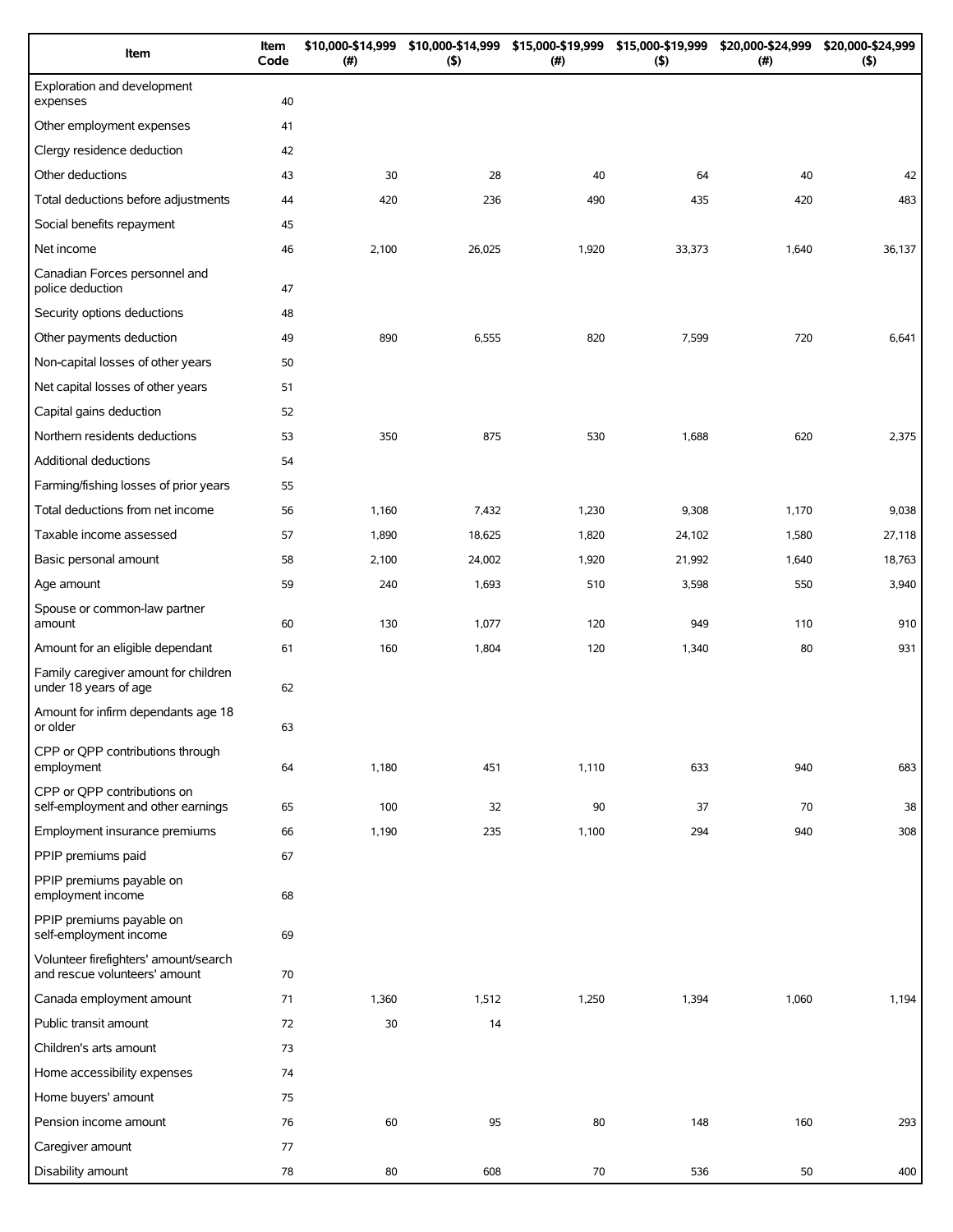| Item                                                                 | Item<br>Code | \$10,000-\$14,999<br>(#) | \$10,000-\$14,999<br>(5) | \$15,000-\$19,999 \$15,000-\$19,999<br>(#) | (5)            | \$20,000-\$24,999<br>(#) | \$20,000-\$24,999<br>(5) |
|----------------------------------------------------------------------|--------------|--------------------------|--------------------------|--------------------------------------------|----------------|--------------------------|--------------------------|
| Disability amount transferred from a<br>dependant                    | 79           |                          |                          |                                            |                | 10                       | 125                      |
| Interest paid on student loans                                       | 80           |                          |                          |                                            |                | 20                       | 13                       |
| Tuition, education, and textbook<br>amounts                          | 81           |                          |                          | 250                                        | 714            | 220                      | 1,159                    |
| Tuition, education, and textbook<br>amounts transferred from a child | 82           |                          |                          |                                            |                |                          |                          |
| Amounts transferred from spouse or<br>common-law partner             | 83           | 50                       | 329                      | 60                                         | 376            | 60                       | 398                      |
| Medical expenses                                                     | 84           |                          |                          | 40                                         | 43             | 50                       | 81                       |
| Total tax credits on personal amounts                                | 85           | 2,100                    | 4,801                    | 1,920                                      | 4,825          | 1,640                    | 4,394                    |
| Allowable charitable donations and<br>government gifts               | 86           | 10                       | $\overline{7}$           | 30                                         | 25             | 60                       | 26                       |
| Eligible cultural and ecological gifts                               | 87           |                          |                          |                                            |                |                          |                          |
| Total tax credit on donations and gifts                              | 88           |                          |                          | 30                                         | $\overline{7}$ | 50                       | $\overline{7}$           |
| Total federal non-refundable tax<br>credits                          | 89           | 2,100                    | 4,803                    | 1,920                                      | 4,831          | 1,640                    | 4,401                    |
| Federal dividend tax credit                                          | 90           | 20                       | 1                        |                                            |                | 40                       | 5                        |
| Minimum tax carryover                                                | 91           |                          |                          |                                            |                |                          |                          |
| Basic federal tax                                                    | 92           | 200                      | 36                       | 610                                        | 277            | 710                      | 615                      |
| Federal foreign tax credit                                           | 93           |                          |                          |                                            |                |                          |                          |
| Federal political contribution tax credit                            | 94           |                          |                          |                                            |                |                          |                          |
| Investment tax credit                                                | 95           |                          |                          |                                            |                |                          |                          |
| Labour-sponsored funds tax credit<br>(federally registered)          | 96           |                          |                          |                                            |                |                          |                          |
| Labour-sponsored funds tax credit<br>(provincially registered)       | 97           |                          |                          |                                            |                |                          |                          |
| Alternative minimum tax payable                                      | 98           |                          |                          |                                            |                |                          |                          |
| Net federal tax                                                      | 99           | 200                      | 37                       | 610                                        | 277            | 710                      | 615                      |
| CPP contributions on<br>self-employment                              | 100          | 100                      | 63                       | 90                                         | 73             | 70                       | 76                       |
| Social Benefits repayment                                            | 101          |                          |                          |                                            |                |                          |                          |
| Working income tax benefit (WITB)                                    | 102          | 690                      | 648                      | 470                                        | 295            | 120                      | $87\,$                   |
| Children's fitness tax credit                                        | 103          |                          |                          | 20                                         | $\mathbf{1}$   | $10$                     | $\mathbf{1}$             |
| Eligible educator school supply tax<br>credit                        | 104          |                          |                          |                                            |                |                          |                          |
| Net provincial or territorial tax                                    | 105          | 40                       | 5                        | 460                                        | 61             | 640                      | 181                      |
| Total tax payable                                                    | 106          | 290                      | 104                      | 650                                        | 411            | 740                      | 873                      |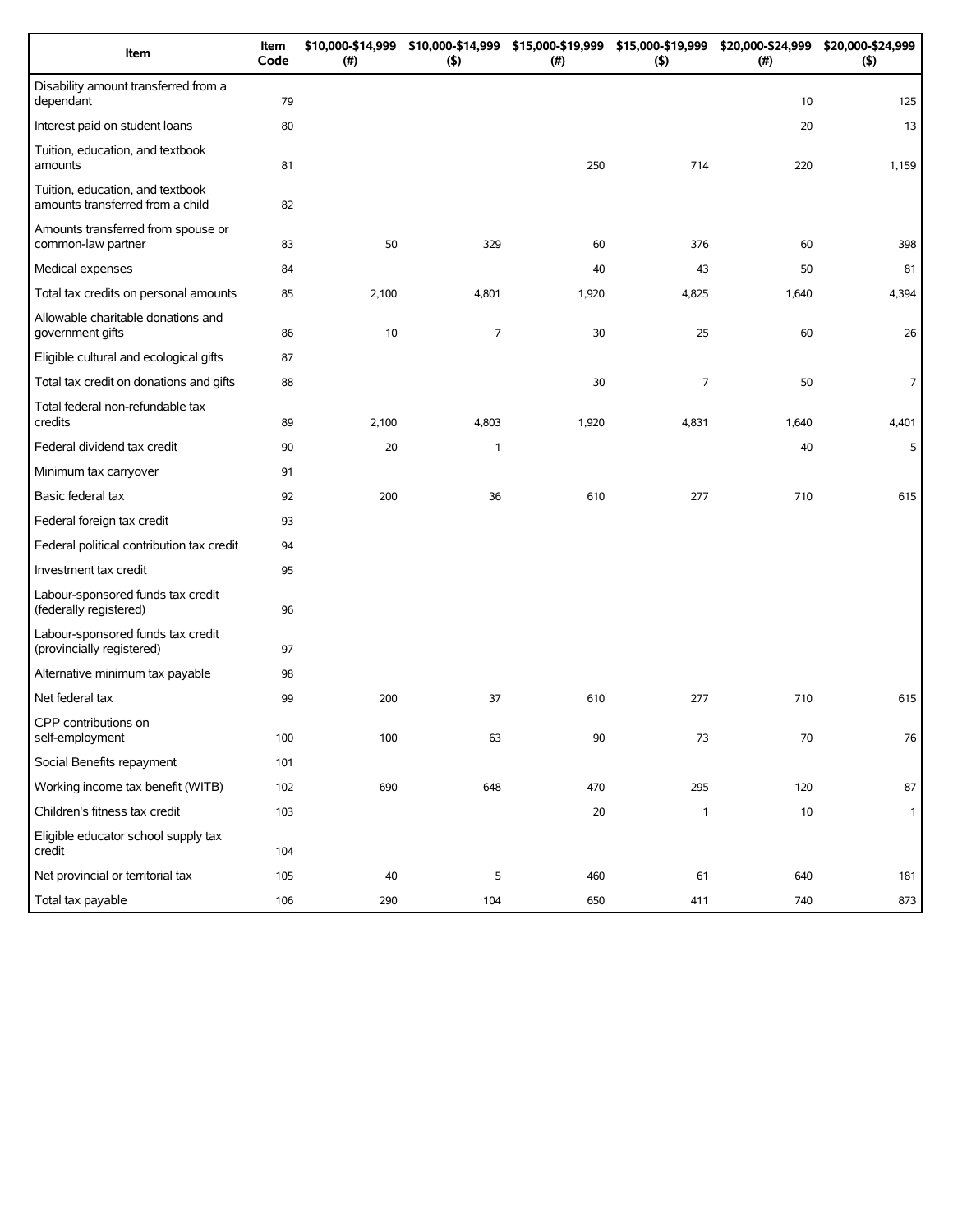| Item                                                                                             | Item<br>Code   | \$25,000-\$29,999<br>(#) | \$25,000-\$29,999<br>(5) | \$30,000-\$34,999<br>(# ) | (5)    | \$30,000-\$34,999 \$35,000-\$39,999<br>(#) | \$35,000-\$39,999<br>(5) |
|--------------------------------------------------------------------------------------------------|----------------|--------------------------|--------------------------|---------------------------|--------|--------------------------------------------|--------------------------|
| Number of taxable returns                                                                        | $\mathbf{1}$   | 880                      |                          | 960                       |        | 960                                        |                          |
| Number of non-taxable returns                                                                    | 2              | 380                      |                          | 240                       |        | 110                                        |                          |
| Total number of returns                                                                          | 3              | 1,250                    |                          | 1,190                     |        | 1,070                                      |                          |
| Employment income                                                                                | 4              | 1,000                    | 21,187                   | 1,020                     | 26,212 | 890                                        | 27,072                   |
| Commissions (from employment)                                                                    | 5              |                          |                          | 20                        | 111    |                                            |                          |
| Other employment income                                                                          | 6              |                          |                          |                           |        |                                            |                          |
| Old age security (OAS) pension                                                                   | $\overline{7}$ | 210                      | 1,456                    | 160                       | 1,108  | 160                                        | 1,066                    |
| CPP or QPP benefits                                                                              | 8              | 270                      | 1,977                    | 220                       | 1,733  | 230                                        | 1,852                    |
| Other pensions and superannuation                                                                | 9              | 110                      | 866                      | 120                       | 1,451  | 140                                        | 1,959                    |
| Elected split-pension amount                                                                     | 10             | 30                       | 270                      | 20                        | 245    | 30                                         | 473                      |
| Universal child care benefit (UCCB)                                                              | 11             | 220                      | 233                      | 230                       | 247    | 190                                        | 187                      |
| Employment insurance and other<br>benefits                                                       | 12             | 270                      | 2,776                    | 300                       | 3,254  | 260                                        | 2,722                    |
| Taxable amount of dividends from<br>taxable Canadian corporations                                | 13             | 60                       | 179                      | 70                        | 174    | 70                                         | 417                      |
| Interest and other investment income                                                             | 14             | 100                      | 65                       | 100                       | 80     | 120                                        | 129                      |
| Net partnership income (limited or<br>non-active partners only)                                  | 15             |                          |                          |                           |        |                                            |                          |
| Net rental income                                                                                | 16             | 20                       | 117                      | 30                        | 113    | 30                                         | 186                      |
| Taxable capital gains                                                                            | 17             |                          |                          |                           |        |                                            |                          |
| RRSP income                                                                                      | 18             | 70                       | 426                      | 80                        | 484    | 90                                         | 673                      |
| Other income                                                                                     | 19             | 150                      | 624                      | 150                       | 692    | 150                                        | 650                      |
| Net business income                                                                              | 20             | 90                       | 1,050                    | 70                        | 899    | 80                                         | 1,160                    |
| Net professional income                                                                          | 21             |                          |                          |                           |        |                                            |                          |
| Net commission income                                                                            | 22             |                          |                          |                           |        |                                            |                          |
| Net farming income                                                                               | 23             |                          |                          |                           |        |                                            |                          |
| Net fishing income                                                                               | 24             |                          |                          |                           |        |                                            |                          |
| Workers' compensation benefits                                                                   | 25             | 30                       | 233                      | 20                        | 235    | 20                                         | 249                      |
| Social assistance payments                                                                       | 26             |                          |                          | 160                       | 1,062  | 90                                         | 396                      |
| Net federal supplements                                                                          | 27             | 130                      | 659                      | 50                        | 227    | 30                                         | 160                      |
| Total income assessed                                                                            | 28             | 1,250                    | 34,236                   | 1,190                     | 38,753 | 1,070                                      | 39,871                   |
| Registered pension plan (RPP)<br>deduction                                                       | 29             | 50                       | 51                       | 100                       | 118    | 110                                        | 171                      |
| RRSP/PRPP deduction                                                                              | 30             | 100                      | 159                      | 150                       | 267    | 170                                        | 394                      |
| Deduction for elected split-pension<br>amount                                                    | 31             | 10                       | 12                       | 20                        | 47     | 30                                         | 81                       |
| Annual union, professional, or like<br>dues                                                      | 32             | 250                      | 66                       | 250                       | 74     | 240                                        | 87                       |
| Child care expenses                                                                              | 33             | 40                       | 160                      | 50                        | 198    | 40                                         | 167                      |
| Business investment loss                                                                         | 34             |                          |                          |                           |        |                                            |                          |
| Moving expenses                                                                                  | 35             |                          |                          | 30                        | 91     | 20                                         | 64                       |
| Support payments made                                                                            | 36             |                          |                          |                           |        |                                            |                          |
| Carrying charges and interest<br>expenses                                                        | 37             |                          |                          | 20                        | 31     |                                            |                          |
| Deduction for CPP/QPP contributions<br>on self-employment and other earnings                     | 38             | 80                       | 47                       | 60                        | 46     | 70                                         | 62                       |
| Deduction for provincial parental<br>insurance plan (PPIP) premiums on<br>self-employment income | 39             |                          |                          |                           |        |                                            |                          |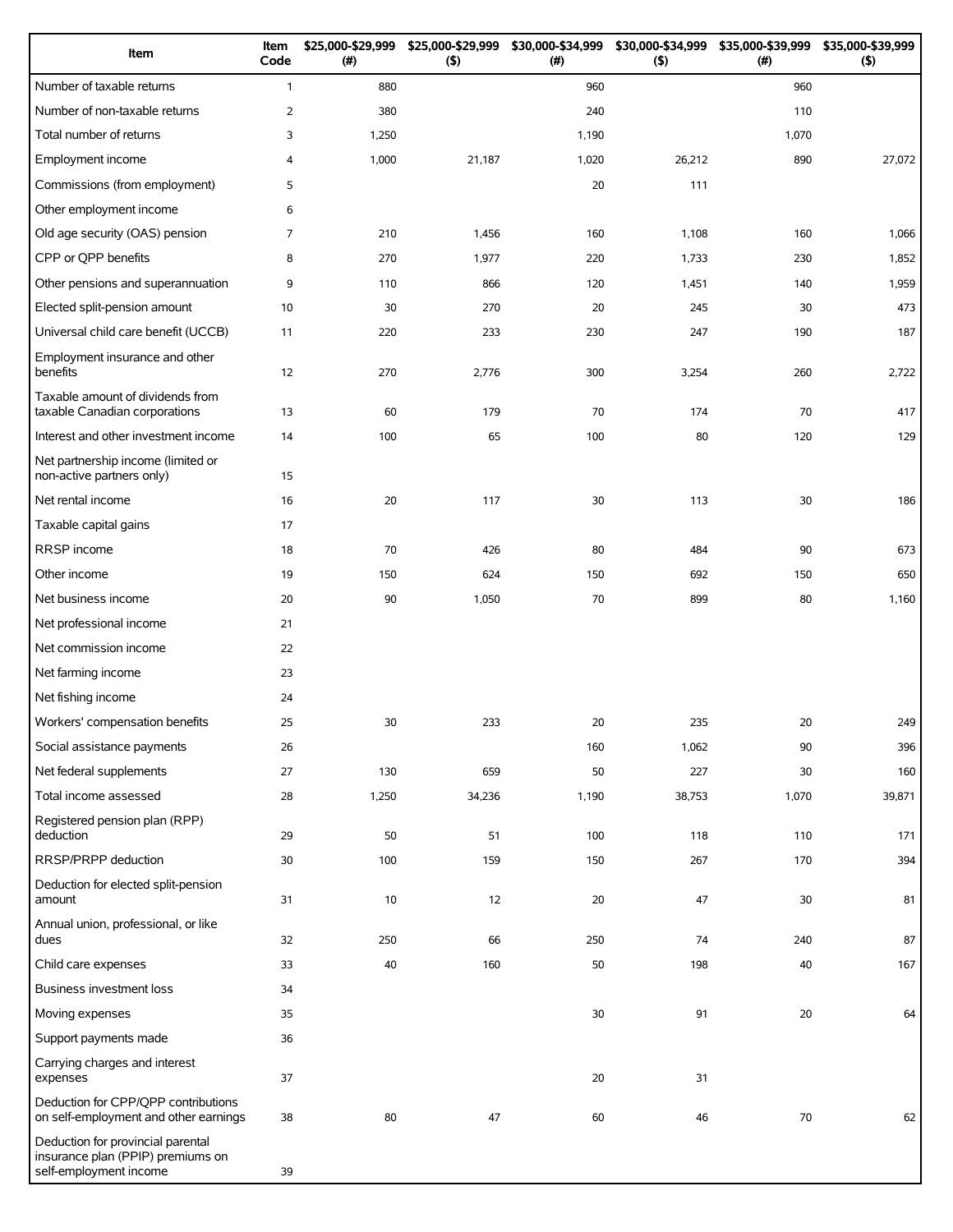| Item                                                                   | Item<br>Code | \$25,000-\$29,999<br>(# ) | \$25,000-\$29,999<br>(5) | \$30,000-\$34,999<br>(#) | \$30,000-\$34,999<br>$($ \$) | \$35,000-\$39,999<br>$(\#)$ | \$35,000-\$39,999<br>(5) |
|------------------------------------------------------------------------|--------------|---------------------------|--------------------------|--------------------------|------------------------------|-----------------------------|--------------------------|
| Exploration and development<br>expenses                                | 40           |                           |                          |                          |                              |                             |                          |
| Other employment expenses                                              | 41           |                           |                          |                          |                              |                             |                          |
| Clergy residence deduction                                             | 42           |                           |                          |                          |                              |                             |                          |
| Other deductions                                                       | 43           |                           |                          | 70                       | 84                           | 40                          | 48                       |
| Total deductions before adjustments                                    | 44           | 490                       | 625                      | 520                      | 1,004                        | 530                         | 1,160                    |
| Social benefits repayment                                              | 45           |                           |                          |                          |                              |                             |                          |
| Net income                                                             | 46           | 1,250                     | 33,610                   | 1,190                    | 37,749                       | 1,070                       | 38,711                   |
| Canadian Forces personnel and<br>police deduction                      | 47           |                           |                          |                          |                              |                             |                          |
| Security options deductions                                            | 48           |                           |                          |                          |                              |                             |                          |
| Other payments deduction                                               | 49           | 280                       | 2,620                    |                          |                              |                             |                          |
| Non-capital losses of other years                                      | 50           |                           |                          |                          |                              |                             |                          |
| Net capital losses of other years                                      | 51           |                           |                          |                          |                              |                             |                          |
| Capital gains deduction                                                | 52           |                           |                          |                          |                              |                             |                          |
| Northern residents deductions                                          | 53           | 640                       | 2,725                    | 740                      | 3,466                        | 690                         | 3,571                    |
| Additional deductions                                                  | 54           |                           |                          |                          |                              |                             |                          |
| Farming/fishing losses of prior years                                  | 55           |                           |                          |                          |                              |                             |                          |
| Total deductions from net income                                       | 56           | 800                       | 5,347                    | 810                      | 4,995                        | 730                         | 4,394                    |
| Taxable income assessed                                                | 57           | 1,230                     | 28,276                   | 1,190                    | 32,759                       | 1,070                       | 34,321                   |
| Basic personal amount                                                  | 58           | 1,250                     | 14,324                   | 1,190                    | 13,681                       | 1,070                       | 12,224                   |
| Age amount                                                             | 59           | 220                       | 1,560                    | 170                      | 1,240                        | 170                         | 1,208                    |
| Spouse or common-law partner<br>amount                                 | 60           | 110                       | 852                      | 110                      | 946                          | 90                          | 752                      |
| Amount for an eligible dependant                                       | 61           | 50                        | 585                      | 90                       | 966                          | 50                          | 587                      |
| Family caregiver amount for children<br>under 18 years of age          | 62           |                           |                          |                          |                              |                             |                          |
| Amount for infirm dependants age 18<br>or older                        | 63           |                           |                          |                          |                              |                             |                          |
| CPP or QPP contributions through<br>employment                         | 64           | 950                       | 901                      | 980                      | 1,127                        | 860                         | 1,174                    |
| CPP or QPP contributions on                                            |              |                           |                          |                          |                              |                             |                          |
| self-employment and other earnings                                     | 65           | 80                        | 47                       | 60                       | 46                           | 70                          | 62                       |
| Employment insurance premiums                                          | 66           | 940                       | 391                      | 980                      | 481                          | 850                         | 489                      |
| PPIP premiums paid                                                     | 67           |                           |                          |                          |                              |                             |                          |
| PPIP premiums payable on<br>employment income                          | 68           |                           |                          |                          |                              |                             |                          |
| PPIP premiums payable on<br>self-employment income                     | 69           |                           |                          |                          |                              |                             |                          |
| Volunteer firefighters' amount/search<br>and rescue volunteers' amount | 70           |                           |                          |                          |                              |                             |                          |
| Canada employment amount                                               | 71           | 1,010                     | 1,157                    | 1,030                    | 1,182                        | 900                         | 1,031                    |
| Public transit amount                                                  | 72           | 30                        | $\overline{7}$           |                          |                              | 30                          | 9                        |
| Children's arts amount                                                 | 73           |                           |                          |                          |                              |                             |                          |
| Home accessibility expenses                                            | 74           |                           |                          |                          |                              |                             |                          |
| Home buyers' amount                                                    | 75           |                           |                          |                          |                              |                             |                          |
| Pension income amount                                                  | 76           | 130                       | 246                      | 140                      | 263                          | 150                         | 302                      |
| Caregiver amount                                                       | 77           |                           |                          |                          |                              |                             |                          |
| Disability amount                                                      | 78           | 40                        | 280                      | 30                       | 208                          | 20                          | 168                      |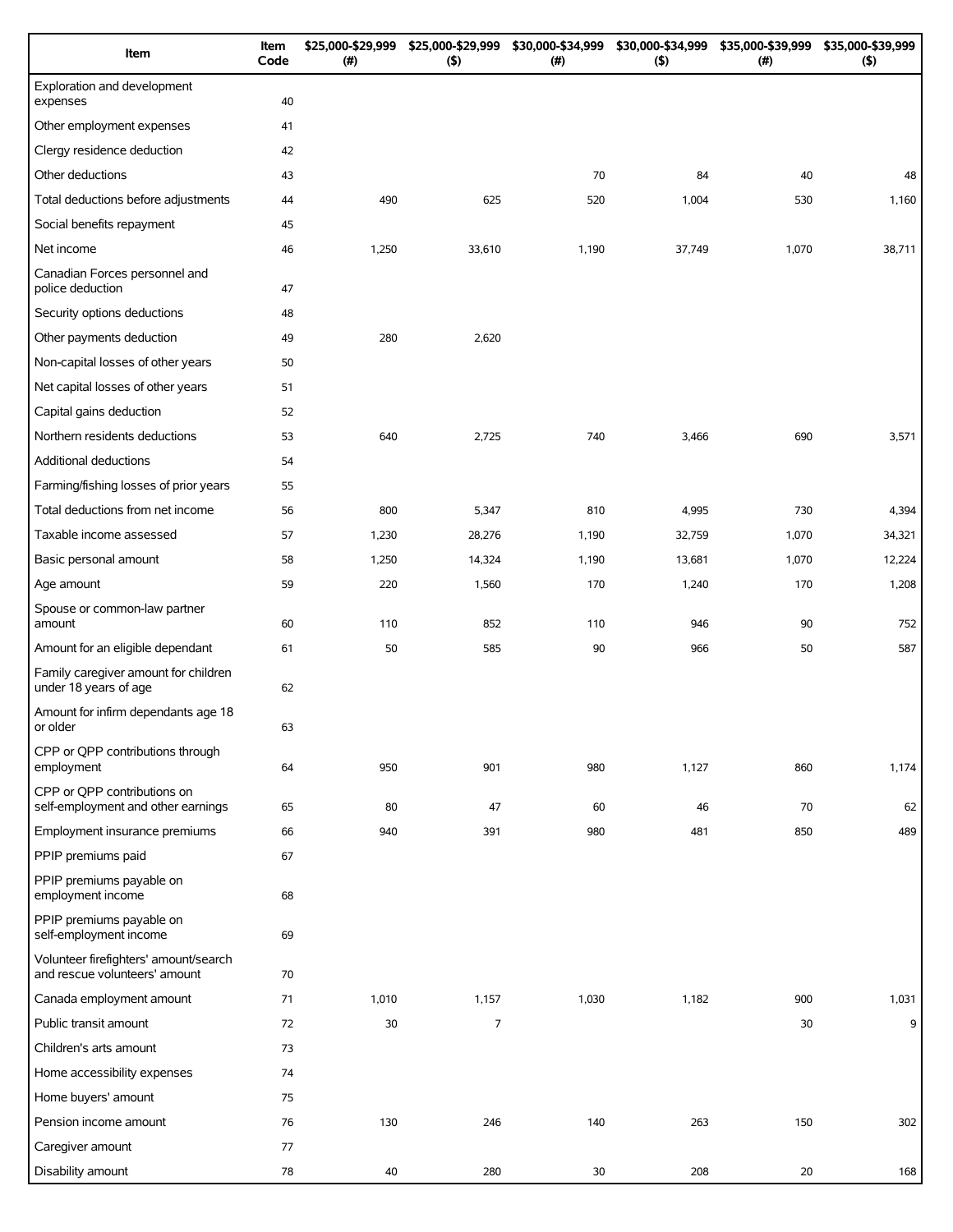| Item                                                                 | Item<br>Code | \$25,000-\$29,999<br>(#) | \$25,000-\$29,999<br>(5) | \$30,000-\$34,999<br>(#) | \$30,000-\$34,999<br>(5) | \$35,000-\$39,999<br>(#) | \$35,000-\$39,999<br>(5) |
|----------------------------------------------------------------------|--------------|--------------------------|--------------------------|--------------------------|--------------------------|--------------------------|--------------------------|
| Disability amount transferred from a<br>dependant                    | 79           |                          |                          |                          |                          |                          |                          |
| Interest paid on student loans                                       | 80           |                          |                          |                          |                          | 20                       | 10                       |
| Tuition, education, and textbook<br>amounts                          | 81           | 210                      | 1,408                    | 210                      | 1,558                    | 160                      | 1,338                    |
| Tuition, education, and textbook<br>amounts transferred from a child | 82           |                          |                          |                          |                          |                          |                          |
| Amounts transferred from spouse or<br>common-law partner             | 83           | 40                       | 248                      | 40                       | 216                      | 30                       | 174                      |
| Medical expenses                                                     | 84           | 60                       | 87                       | 50                       | 106                      | 60                       | 119                      |
| Total tax credits on personal amounts                                | 85           | 1,250                    | 3,324                    | 1,190                    | 3,324                    | 1,070                    | 2,976                    |
| Allowable charitable donations and<br>government gifts               | 86           | 70                       | 44                       | 80                       | 91                       | 100                      | 107                      |
| Eligible cultural and ecological gifts                               | 87           |                          |                          |                          |                          |                          |                          |
| Total tax credit on donations and gifts                              | 88           | 60                       | 12                       | 80                       | 25                       | 100                      | 29                       |
| Total federal non-refundable tax<br>credits                          | 89           | 1,250                    | 3,336                    | 1,190                    | 3,349                    | 1,070                    | 3,005                    |
| Federal dividend tax credit                                          | 90           | 50                       | 17                       | 60                       | 18                       | 70                       | 45                       |
| Minimum tax carryover                                                | 91           |                          |                          |                          |                          |                          |                          |
| Basic federal tax                                                    | 92           | 860                      | 1,159                    | 950                      | 1,695                    | 960                      | 2,157                    |
| Federal foreign tax credit                                           | 93           |                          |                          | 30                       |                          |                          |                          |
| Federal political contribution tax credit                            | 94           |                          |                          |                          |                          |                          |                          |
| Investment tax credit                                                | 95           |                          |                          |                          |                          |                          |                          |
| Labour-sponsored funds tax credit<br>(federally registered)          | 96           |                          |                          |                          |                          |                          |                          |
| Labour-sponsored funds tax credit<br>(provincially registered)       | 97           |                          |                          |                          |                          |                          |                          |
| Alternative minimum tax payable                                      | 98           |                          |                          |                          |                          |                          |                          |
| Net federal tax                                                      | 99           | 860                      | 1,157                    | 950                      | 1,694                    | 950                      | 2,155                    |
| CPP contributions on<br>self-employment                              | 100          | 80                       | 94                       | 60                       | 93                       | 70                       | 125                      |
| Social Benefits repayment                                            | 101          |                          |                          |                          |                          |                          |                          |
| Working income tax benefit (WITB)                                    | 102          |                          |                          | 20                       | 11                       |                          |                          |
| Children's fitness tax credit                                        | 103          |                          |                          |                          |                          |                          |                          |
| Eligible educator school supply tax<br>credit                        | 104          |                          |                          |                          |                          |                          |                          |
| Net provincial or territorial tax                                    | 105          | 780                      | 375                      | 870                      | 576                      | 900                      | 745                      |
| Total tax payable                                                    | 106          | 880                      | 1,626                    | 960                      | 2,363                    | 960                      | 3,026                    |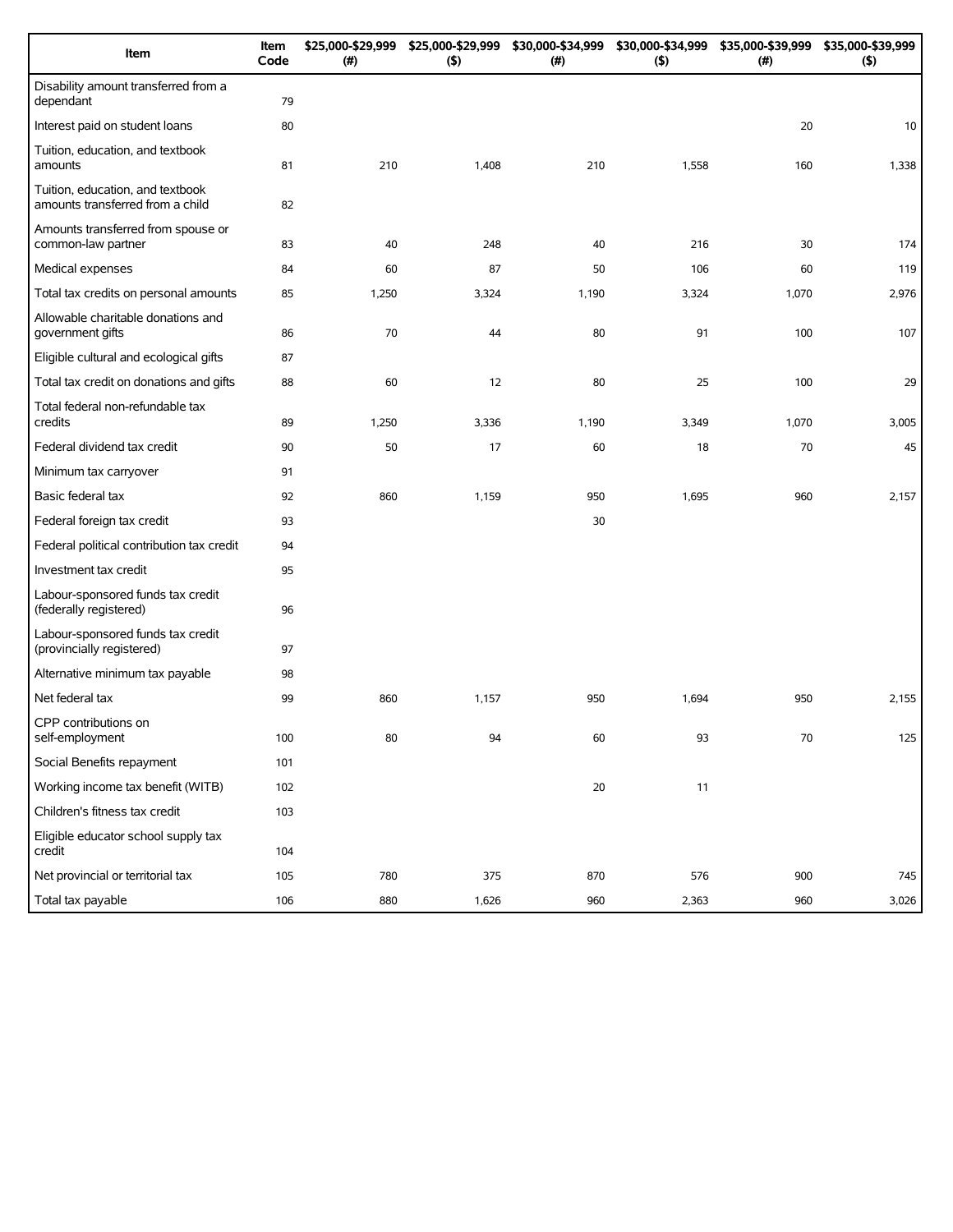| Item                                                                                          | Item<br>Code   | \$40,000-\$44,999<br>(#) | \$40,000-\$44,999<br>(5) | \$45,000-\$49,999<br>$($ # $)$ | \$45,000-\$49,999<br>$($ \$) | \$50,000-<br>\$54,999<br>(#) | \$50,000-<br>\$54,999<br>$($ \$) |
|-----------------------------------------------------------------------------------------------|----------------|--------------------------|--------------------------|--------------------------------|------------------------------|------------------------------|----------------------------------|
| Number of taxable returns                                                                     | $\mathbf{1}$   | 1,000                    |                          | 910                            |                              | 880                          |                                  |
| Number of non-taxable returns                                                                 | $\overline{2}$ | 60                       |                          | 50                             |                              | 20                           |                                  |
| Total number of returns                                                                       | 3              | 1,060                    |                          | 950                            |                              | 890                          |                                  |
| Employment income                                                                             | 4              | 920                      | 33,186                   | 830                            | 33,853                       | 800                          | 35,972                           |
| Commissions (from employment)                                                                 | 5              |                          |                          |                                |                              |                              |                                  |
| Other employment income                                                                       | 6              | 50                       | 433                      |                                |                              | 50                           | 449                              |
| Old age security (OAS) pension                                                                | $\overline{7}$ | 120                      | 815                      | 100                            | 656                          | 80                           | 496                              |
| CPP or QPP benefits                                                                           | 8              | 180                      | 1,522                    | 140                            | 1,213                        | 140                          | 1,117                            |
| Other pensions and superannuation                                                             | 9              | 120                      | 2,166                    | 100                            | 2,251                        | 100                          | 2,430                            |
| Elected split-pension amount                                                                  | 10             |                          |                          | 40                             | 655                          |                              |                                  |
| Universal child care benefit (UCCB)                                                           | 11             | 170                      | 175                      | 170                            | 181                          | 140                          | 147                              |
| Employment insurance and other benefits                                                       | 12             | 240                      | 2,379                    | 210                            | 2,310                        | 200                          | 1,926                            |
| Taxable amount of dividends from taxable Canadian<br>corporations                             | 13             | 70                       | 437                      | 50                             | 308                          | 70                           | 652                              |
| Interest and other investment income                                                          | 14             | 110                      | 98                       | 90                             | 121                          | 100                          | 69                               |
| Net partnership income (limited or non-active partners<br>only)                               | 15             |                          |                          |                                |                              |                              |                                  |
| Net rental income                                                                             | 16             | 30                       | 63                       |                                |                              | 30                           | 104                              |
| Taxable capital gains                                                                         | 17             |                          |                          |                                |                              |                              |                                  |
| RRSP income                                                                                   | 18             | 100                      | 354                      | 90                             | 561                          | 100                          | 684                              |
| Other income                                                                                  | 19             | 150                      | 618                      | 140                            | 748                          | 120                          | 543                              |
| Net business income                                                                           | 20             | 80                       | 1,604                    | 60                             | 1,122                        | 70                           | 1,233                            |
| Net professional income                                                                       | 21             |                          |                          |                                |                              |                              |                                  |
| Net commission income                                                                         | 22             |                          |                          |                                |                              |                              |                                  |
| Net farming income                                                                            | 23             |                          |                          |                                |                              |                              |                                  |
| Net fishing income                                                                            | 24             |                          |                          |                                |                              |                              |                                  |
| Workers' compensation benefits                                                                | 25             | 30                       | 244                      | 20                             | 218                          | 20                           | 93                               |
| Social assistance payments                                                                    | 26             | 70                       | 313                      | 50                             | 172                          | 30                           | 162                              |
| Net federal supplements                                                                       | 27             |                          |                          |                                |                              |                              |                                  |
| Total income assessed                                                                         | 28             | 1,060                    | 45,171                   | 950                            | 45,180                       | 890                          | 46,912                           |
| Registered pension plan (RPP) deduction                                                       | 29             | 150                      | 271                      | 170                            | 333                          | 190                          | 453                              |
| RRSP/PRPP deduction                                                                           | 30             | 200                      | 458                      | 210                            | 600                          | 230                          | 589                              |
| Deduction for elected split-pension amount                                                    | 31             | 30                       | 137                      |                                |                              |                              |                                  |
| Annual union, professional, or like dues                                                      | 32             | 260                      | 106                      | 250                            | 119                          | 270                          | 143                              |
| Child care expenses                                                                           | 33             | 50                       | 237                      | 60                             | 282                          | 50                           | 251                              |
| Business investment loss                                                                      | 34             |                          |                          |                                |                              |                              |                                  |
| Moving expenses                                                                               | 35             | 20                       | 35                       |                                |                              |                              |                                  |
| Support payments made                                                                         | 36             |                          |                          |                                |                              |                              |                                  |
| Carrying charges and interest expenses                                                        | 37             | 20                       | 40                       | 10                             | 14                           | 20                           | 30                               |
| Deduction for CPP/QPP contributions on<br>self-employment and other earnings                  | 38             | 70                       | 77                       | 50                             | 57                           | 60                           | 63                               |
| Deduction for provincial parental insurance plan<br>(PPIP) premiums on self-employment income | 39             |                          |                          |                                |                              |                              |                                  |
| Exploration and development expenses                                                          | 40             |                          |                          |                                |                              |                              |                                  |
| Other employment expenses                                                                     | 41             |                          |                          | 20                             | 48                           | 20                           | 59                               |
| Clergy residence deduction                                                                    | 42             |                          |                          |                                |                              |                              |                                  |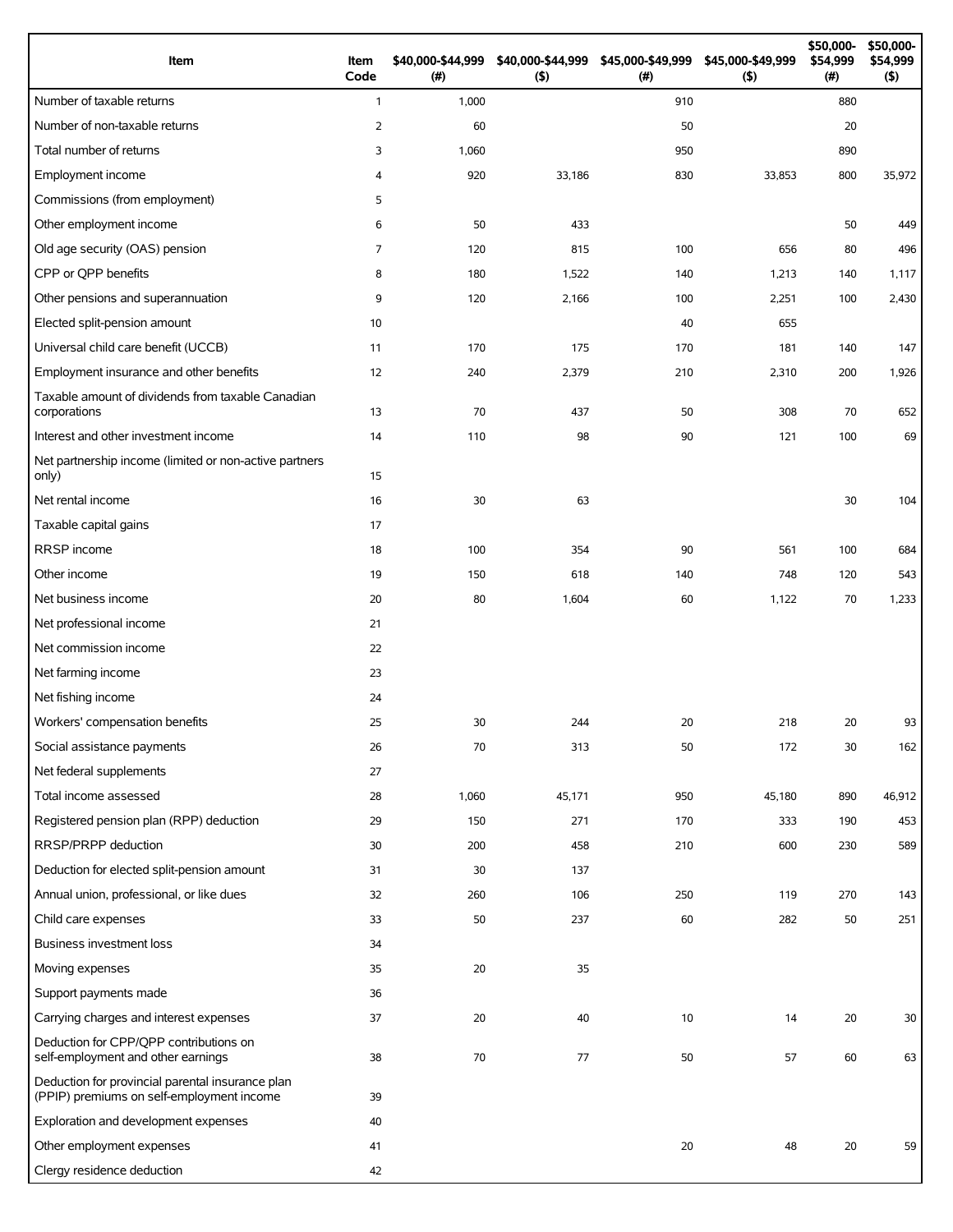| Item                                                                   | Item<br>Code | \$40,000-\$44,999<br>(#) | \$40,000-\$44,999<br>(5) | (# ) | \$45,000-\$49,999 \$45,000-\$49,999<br>(5) | \$50,000-<br>\$54,999<br>(#) | \$50,000-<br>\$54,999<br>$($ \$) |
|------------------------------------------------------------------------|--------------|--------------------------|--------------------------|------|--------------------------------------------|------------------------------|----------------------------------|
| Other deductions                                                       | 43           | 50                       | 67                       | 60   | 63                                         | 50                           | 40                               |
| Total deductions before adjustments                                    | 44           | 570                      | 1,501                    | 550  | 1,755                                      | 580                          | 1,905                            |
| Social benefits repayment                                              | 45           |                          |                          |      |                                            |                              |                                  |
| Net income                                                             | 46           | 1,060                    | 43,670                   | 950  | 43,425                                     | 890                          | 45,007                           |
| Canadian Forces personnel and police deduction                         | 47           |                          |                          |      |                                            |                              |                                  |
| Security options deductions                                            | 48           |                          |                          |      |                                            |                              |                                  |
| Other payments deduction                                               | 49           |                          |                          |      |                                            |                              |                                  |
| Non-capital losses of other years                                      | 50           |                          |                          |      |                                            |                              |                                  |
| Net capital losses of other years                                      | 51           |                          |                          |      |                                            |                              |                                  |
| Capital gains deduction                                                | 52           |                          |                          |      |                                            |                              |                                  |
| Northern residents deductions                                          | 53           | 760                      | 4,084                    | 670  | 3,799                                      | 670                          | 3,791                            |
| <b>Additional deductions</b>                                           | 54           |                          |                          |      |                                            |                              |                                  |
| Farming/fishing losses of prior years                                  | 55           |                          |                          |      |                                            |                              |                                  |
| Total deductions from net income                                       | 56           | 790                      | 4,712                    | 690  | 4,383                                      | 680                          | 4,099                            |
| Taxable income assessed                                                | 57           | 1,060                    | 38,958                   | 950  | 39,043                                     | 890                          | 40,908                           |
| Basic personal amount                                                  | 58           | 1,060                    | 12,177                   | 950  | 10,913                                     | 890                          | 10,251                           |
| Age amount                                                             | 59           | 130                      | 799                      | 110  | 597                                        | 90                           | 450                              |
| Spouse or common-law partner amount                                    | 60           | 80                       | 655                      | 80   | 629                                        | 60                           | 442                              |
| Amount for an eligible dependant                                       | 61           | 60                       | 678                      | 50   | 531                                        | 50                           | 562                              |
| Family caregiver amount for children under 18 years<br>of age          | 62           |                          |                          |      |                                            |                              |                                  |
| Amount for infirm dependants age 18 or older                           | 63           |                          |                          |      |                                            |                              |                                  |
| CPP or QPP contributions through employment                            | 64           | 890                      | 1,455                    | 800  | 1,507                                      | 780                          | 1,621                            |
| CPP or QPP contributions on self-employment and<br>other earnings      | 65           | 70                       | 77                       | 50   | 57                                         | 60                           | 63                               |
| Employment insurance premiums                                          | 66           | 890                      | 603                      | 800  | 612                                        | 750                          | 636                              |
| PPIP premiums paid                                                     | 67           |                          |                          |      |                                            |                              |                                  |
| PPIP premiums payable on employment income                             | 68           |                          |                          |      |                                            |                              |                                  |
| PPIP premiums payable on self-employment income                        | 69           |                          |                          |      |                                            |                              |                                  |
| Volunteer firefighters' amount/search and rescue<br>volunteers' amount | 70           |                          |                          |      |                                            |                              |                                  |
| Canada employment amount                                               | 71           | 940                      | 1,081                    | 840  | 972                                        | 820                          | 935                              |
| Public transit amount                                                  | 72           |                          |                          |      |                                            |                              |                                  |
| Children's arts amount                                                 | 73           |                          |                          |      |                                            |                              |                                  |
| Home accessibility expenses                                            | 74           |                          |                          |      |                                            |                              |                                  |
| Home buyers' amount                                                    | 75           | 10                       | 45                       |      |                                            | 10                           | 48                               |
| Pension income amount                                                  | 76           | 140                      | 266                      | 120  | 243                                        | 110                          | 212                              |
| Caregiver amount                                                       | 77           |                          |                          |      |                                            |                              |                                  |
| Disability amount                                                      | 78           | 20                       | 176                      |      |                                            | 20                           | 136                              |
| Disability amount transferred from a dependant                         | 79           |                          |                          | 10   | 98                                         |                              |                                  |
| Interest paid on student loans                                         | 80           | 30                       | 13                       | 30   | 18                                         | 30                           | 20                               |
| Tuition, education, and textbook amounts                               | 81           | 160                      | 1,443                    | 120  | 1,175                                      | 100                          | 849                              |
| Tuition, education, and textbook amounts transferred<br>from a child   | 82           |                          |                          |      |                                            |                              |                                  |
| Amounts transferred from spouse or common-law<br>partner               | 83           | 30                       | 156                      | 20   | 109                                        |                              |                                  |
| Medical expenses                                                       | 84           |                          |                          |      |                                            |                              |                                  |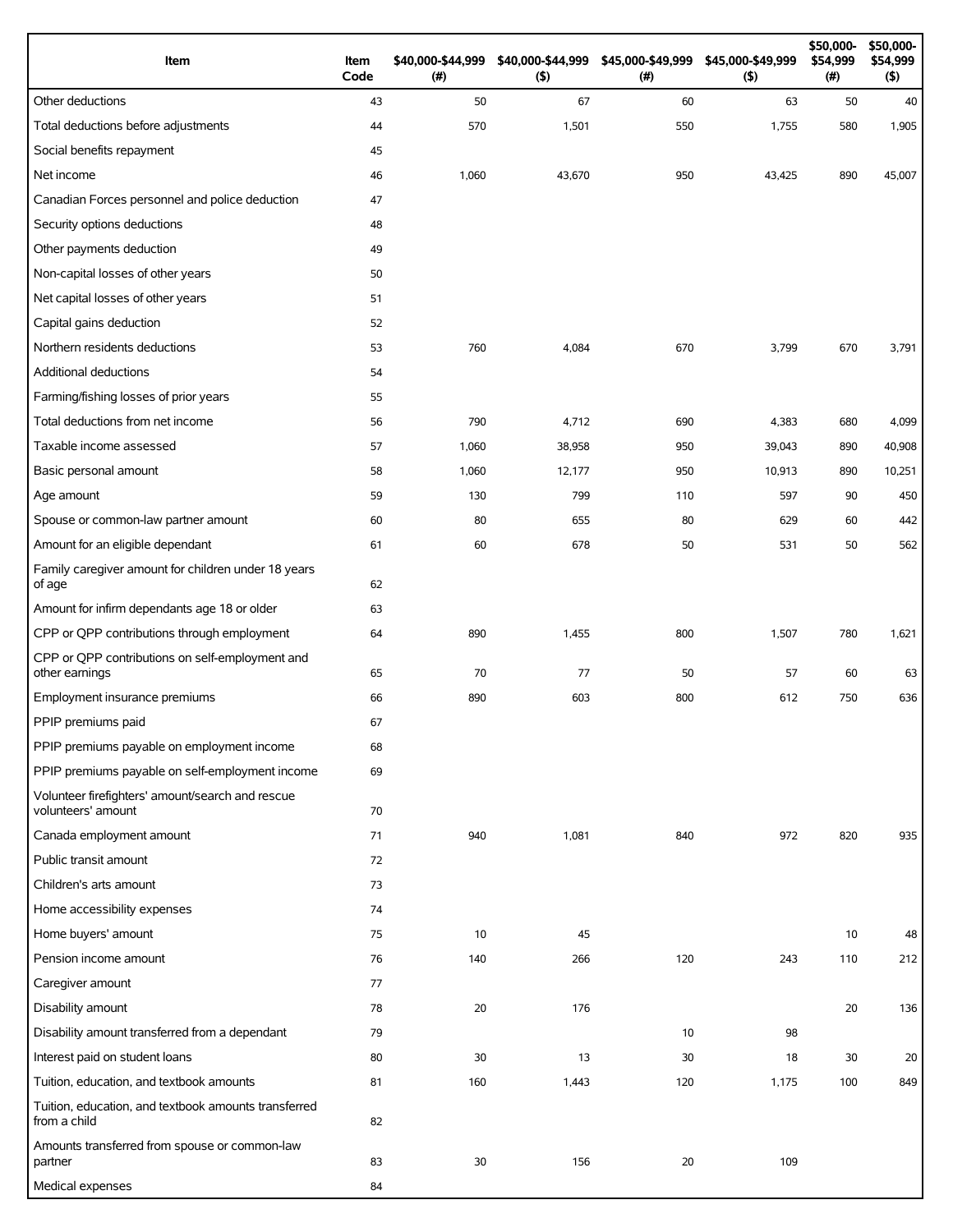| Item                                                           | Item<br>Code | \$40,000-\$44,999<br>(# ) | \$40,000-\$44,999<br>(5) | \$45,000-\$49,999<br>(#) | \$45,000-\$49,999<br>(5) | \$50,000-<br>\$54,999<br>(# ) | \$50,000-<br>\$54,999<br>(5) |
|----------------------------------------------------------------|--------------|---------------------------|--------------------------|--------------------------|--------------------------|-------------------------------|------------------------------|
| Total tax credits on personal amounts                          | 85           | 1,060                     | 2,982                    | 950                      | 2,665                    | 890                           | 2,492                        |
| Allowable charitable donations and government gifts            | 86           | 110                       | 115                      | 110                      | 132                      | 120                           | 124                          |
| Eligible cultural and ecological gifts                         | 87           |                           |                          |                          |                          |                               |                              |
| Total tax credit on donations and gifts                        | 88           | 100                       | 31                       | 110                      | 36                       | 120                           | 34                           |
| Total federal non-refundable tax credits                       | 89           | 1,060                     | 3,013                    | 950                      | 2,701                    | 890                           | 2,525                        |
| Federal dividend tax credit                                    | 90           | 70                        | 44                       | 60                       | 34                       | 70                            | 70                           |
| Minimum tax carryover                                          | 91           |                           |                          |                          |                          |                               |                              |
| Basic federal tax                                              | 92           | 1,000                     | 2.823                    | 900                      | 3,173                    | 870                           | 3,657                        |
| Federal foreign tax credit                                     | 93           |                           |                          |                          |                          |                               |                              |
| Federal political contribution tax credit                      | 94           |                           |                          |                          |                          |                               |                              |
| Investment tax credit                                          | 95           |                           |                          |                          |                          |                               |                              |
| Labour-sponsored funds tax credit (federally<br>registered)    | 96           |                           |                          |                          |                          |                               |                              |
| Labour-sponsored funds tax credit (provincially<br>registered) | 97           |                           |                          |                          |                          |                               |                              |
| Alternative minimum tax payable                                | 98           |                           |                          |                          |                          |                               |                              |
| Net federal tax                                                | 99           | 1,000                     | 2.814                    | 900                      | 3.166                    | 870                           | 3,652                        |
| CPP contributions on self-employment                           | 100          | 70                        | 153                      | 50                       | 113                      | 60                            | 126                          |
| Social Benefits repayment                                      | 101          |                           |                          |                          |                          |                               |                              |
| Working income tax benefit (WITB)                              | 102          |                           |                          |                          |                          |                               |                              |
| Children's fitness tax credit                                  | 103          | 30                        | 2                        | 30                       | 3                        | 30                            | $\overline{2}$               |
| Eligible educator school supply tax credit                     | 104          |                           |                          |                          |                          |                               |                              |
| Net provincial or territorial tax                              | 105          | 960                       | 1,010                    | 890                      | 1,194                    | 860                           | 1,427                        |
| Total tax payable                                              | 106          | 1,000                     | 3,978                    | 910                      | 4,473                    | 880                           | 5,205                        |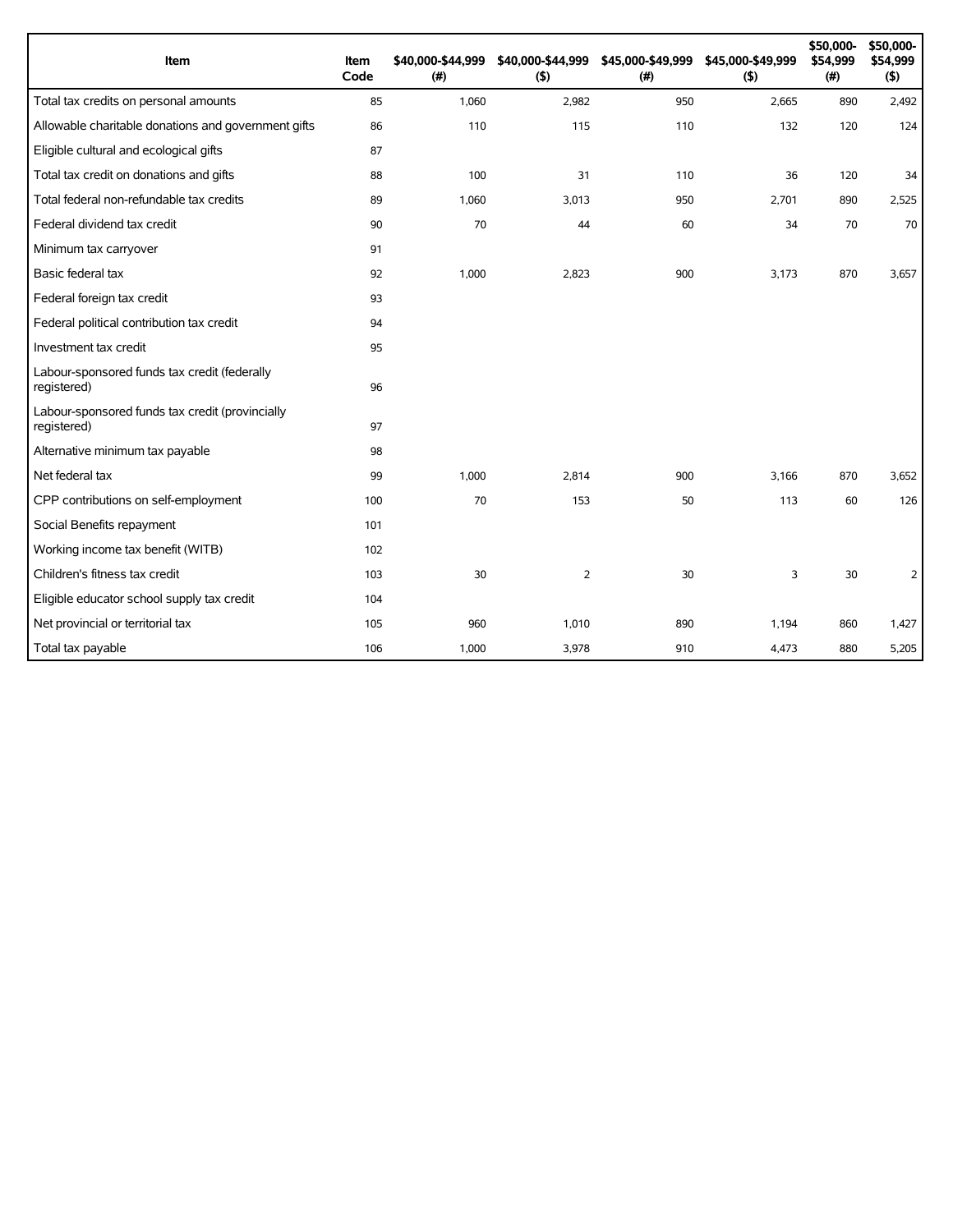| Item                                                                                             | Item<br>Code   | \$55,000-\$59,999<br>(#) | \$55,000-\$59,999<br>(5) | \$60,000-\$69,999<br>(# ) | \$60,000-\$69,999<br>(5) | \$70,000-\$79,999<br>(# ) | \$70,000-\$79,999<br>(5) |
|--------------------------------------------------------------------------------------------------|----------------|--------------------------|--------------------------|---------------------------|--------------------------|---------------------------|--------------------------|
| Number of taxable returns                                                                        | $\mathbf{1}$   | 860                      |                          | 1,710                     |                          | 1,680                     |                          |
| Number of non-taxable returns                                                                    | $\overline{2}$ | 10                       |                          | 10                        |                          | 10                        |                          |
| Total number of returns                                                                          | 3              | 870                      |                          | 1,720                     |                          | 1,690                     |                          |
| Employment income                                                                                | 4              | 790                      | 39,609                   | 1,570                     | 91,766                   | 1,580                     | 107,415                  |
| Commissions (from employment)                                                                    | 5              |                          |                          |                           |                          |                           |                          |
| Other employment income                                                                          | 6              | 50                       | 435                      | 70                        | 923                      | 60                        | 847                      |
| Old age security (OAS) pension                                                                   | $\overline{7}$ | 80                       | 525                      | 120                       | 781                      | 140                       | 878                      |
| CPP or QPP benefits                                                                              | 8              | 130                      | 1,045                    | 220                       | 1,959                    | 220                       | 2,068                    |
| Other pensions and superannuation                                                                | 9              | 80                       | 2,514                    | 170                       | 5,464                    | 160                       | 5,875                    |
| Elected split-pension amount                                                                     | 10             | 20                       | 435                      | 50                        | 672                      | 50                        | 704                      |
| Universal child care benefit (UCCB)                                                              | 11             | 160                      | 163                      | 320                       | 307                      | 300                       | 321                      |
| Employment insurance and other<br>benefits                                                       | 12             | 200                      | 1,911                    | 280                       | 2,612                    | 220                       | 1,973                    |
| Taxable amount of dividends from<br>taxable Canadian corporations                                | 13             | 80                       | 483                      | 150                       | 949                      | 190                       | 1,153                    |
| Interest and other investment income                                                             | 14             | 100                      | 118                      | 230                       | 194                      | 260                       | 326                      |
| Net partnership income (limited or<br>non-active partners only)                                  | 15             |                          |                          |                           |                          |                           |                          |
| Net rental income                                                                                | 16             | 50                       | 235                      | 70                        | 320                      | 80                        | 224                      |
| Taxable capital gains                                                                            | 17             | 40                       | 42                       | 80                        | 162                      | 110                       | 316                      |
| RRSP income                                                                                      | 18             | 100                      | 571                      | 200                       | 1,027                    | 220                       | 1,215                    |
| Other income                                                                                     | 19             | 130                      | 429                      | 240                       | 1,098                    | 230                       | 748                      |
| Net business income                                                                              | 20             | 50                       | 1,053                    | 110                       | 2,295                    | 90                        | 1,252                    |
| Net professional income                                                                          | 21             |                          |                          |                           |                          |                           |                          |
| Net commission income                                                                            | 22             |                          |                          |                           |                          |                           |                          |
| Net farming income                                                                               | 23             |                          |                          |                           |                          |                           |                          |
| Net fishing income                                                                               | 24             |                          |                          |                           |                          |                           |                          |
| Workers' compensation benefits                                                                   | 25             |                          |                          | 50                        | 407                      | 50                        | 478                      |
| Social assistance payments                                                                       | 26             |                          |                          |                           |                          | 20                        | 40                       |
| Net federal supplements                                                                          | 27             |                          |                          |                           |                          |                           |                          |
| Total income assessed                                                                            | 28             | 870                      | 50,244                   | 1,720                     | 111,665                  | 1,690                     | 126,415                  |
| Registered pension plan (RPP)<br>deduction                                                       | 29             | 230                      | 635                      | 600                       | 2,163                    | 880                       | 4,062                    |
| RRSP/PRPP deduction                                                                              | 30             | 280                      | 790                      | 590                       | 2,076                    | 600                       | 2,570                    |
| Deduction for elected split-pension<br>amount                                                    | 31             |                          |                          | 60                        | 432                      | 60                        | 636                      |
| Annual union, professional, or like<br>dues                                                      | 32             | 280                      | 169                      | 610                       | 465                      | 810                       | 779                      |
| Child care expenses                                                                              | 33             | 70                       | 369                      | 130                       | 739                      | 160                       | 1,038                    |
| Business investment loss                                                                         | 34             |                          |                          |                           |                          |                           |                          |
| Moving expenses                                                                                  | 35             |                          |                          |                           |                          | 20                        | 74                       |
| Support payments made                                                                            | 36             |                          |                          |                           |                          |                           |                          |
| Carrying charges and interest<br>expenses                                                        | 37             | 20                       | 36                       | 30                        | 70                       | 40                        | 140                      |
| Deduction for CPP/QPP contributions<br>on self-employment and other earnings                     | 38             | 40                       | 49                       | 70                        | 103                      | 30                        | 48                       |
| Deduction for provincial parental<br>insurance plan (PPIP) premiums on<br>self-employment income | 39             |                          |                          |                           |                          |                           |                          |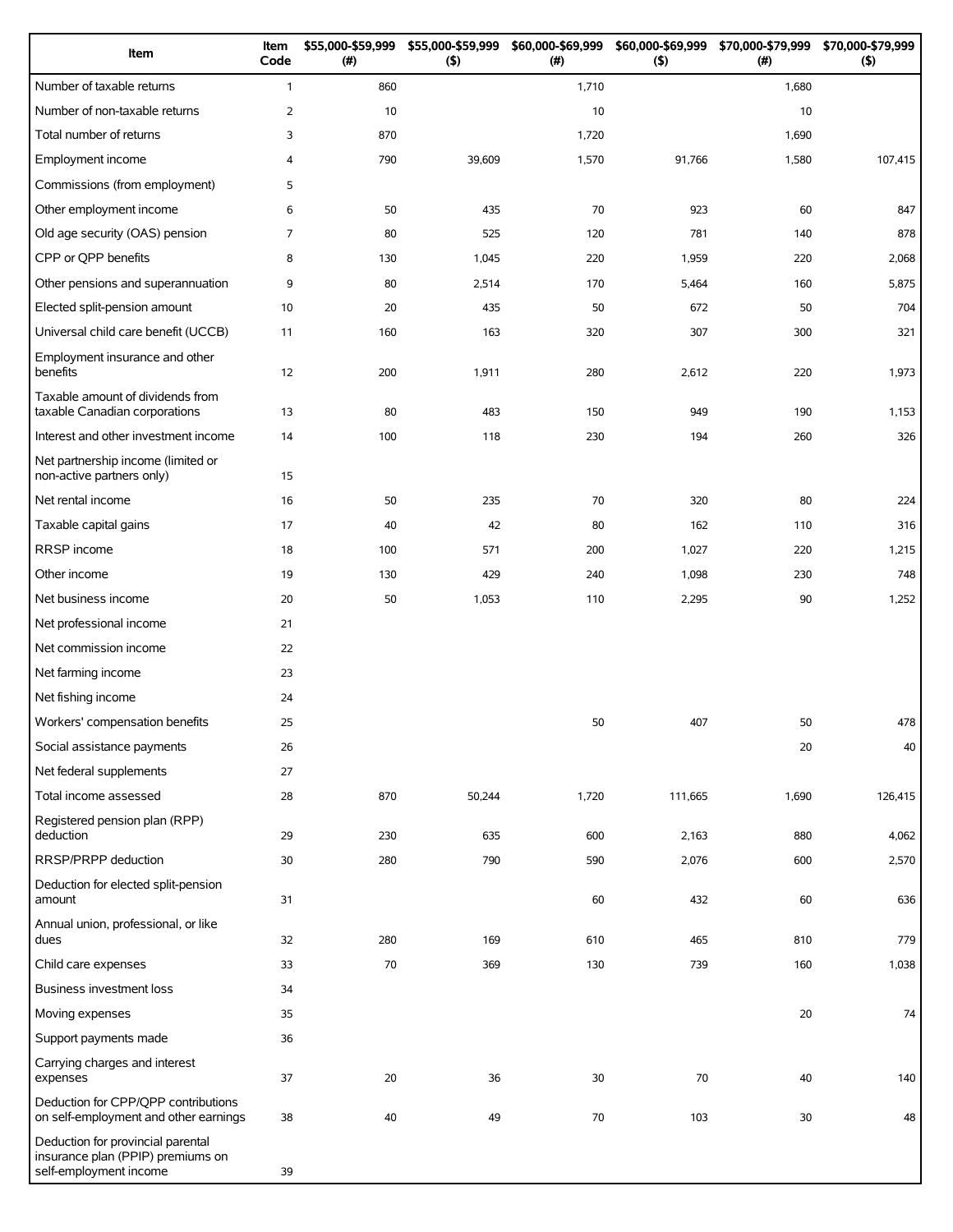| Item                                                                   | Item<br>Code | \$55,000-\$59,999<br>(# ) | \$55,000-\$59,999<br>(5) | \$60,000-\$69,999<br>(#) | \$60,000-\$69,999<br>(5) | \$70,000-\$79,999<br>$(\#)$ | \$70,000-\$79,999<br>(5) |
|------------------------------------------------------------------------|--------------|---------------------------|--------------------------|--------------------------|--------------------------|-----------------------------|--------------------------|
| Exploration and development<br>expenses                                | 40           |                           |                          |                          |                          |                             |                          |
| Other employment expenses                                              | 41           | 10                        | $\overline{7}$           |                          |                          | 50                          | 133                      |
| Clergy residence deduction                                             | 42           |                           |                          |                          |                          |                             |                          |
| Other deductions                                                       | 43           | 40                        | 36                       | 60                       | 62                       | 50                          | 61                       |
| Total deductions before adjustments                                    | 44           | 610                       | 2,458                    | 1,260                    | 6,390                    | 1,360                       | 9,600                    |
| Social benefits repayment                                              | 45           |                           |                          | 60                       | 46                       | 140                         | 181                      |
| Net income                                                             | 46           | 870                       | 47,786                   | 1,720                    | 105,229                  | 1,690                       | 116,634                  |
| Canadian Forces personnel and<br>police deduction                      | 47           |                           |                          |                          |                          |                             |                          |
| Security options deductions                                            | 48           |                           |                          |                          |                          |                             |                          |
| Other payments deduction                                               | 49           | 50                        | 486                      | 70                       | 482                      | 70                          | 572                      |
| Non-capital losses of other years                                      | 50           |                           |                          |                          |                          |                             |                          |
| Net capital losses of other years                                      | 51           |                           |                          | 20                       | 20                       | 20                          | 12                       |
| Capital gains deduction                                                | 52           |                           |                          |                          |                          |                             |                          |
| Northern residents deductions                                          | 53           | 680                       | 3,997                    | 1,400                    | 8,672                    | 1,430                       | 9,566                    |
| Additional deductions                                                  | 54           |                           |                          |                          |                          |                             |                          |
| Farming/fishing losses of prior years                                  | 55           |                           |                          |                          |                          |                             |                          |
| Total deductions from net income                                       | 56           | 690                       | 4,484                    | 1,420                    | 9,207                    | 1,450                       | 10,164                   |
| Taxable income assessed                                                | 57           | 870                       | 43,306                   | 1,720                    | 96,022                   | 1,690                       | 106,470                  |
| Basic personal amount                                                  | 58           | 870                       | 10,028                   | 1,720                    | 19,701                   | 1,690                       | 19,332                   |
| Age amount                                                             | 59           | 90                        | 394                      | 130                      | 439                      | 150                         | 309                      |
| Spouse or common-law partner<br>amount                                 | 60           | 50                        | 413                      | 80                       | 608                      | 90                          | 727                      |
| Amount for an eligible dependant                                       | 61           | 40                        | 416                      | 90                       | 963                      | 80                          | 936                      |
| Family caregiver amount for children<br>under 18 years of age          | 62           |                           |                          |                          |                          |                             |                          |
| Amount for infirm dependants age 18<br>or older                        | 63           |                           |                          |                          |                          |                             |                          |
| CPP or QPP contributions through<br>employment                         | 64           | 770                       | 1,759                    | 1,550                    | 3,802                    | 1,540                       | 3,933                    |
| CPP or QPP contributions on<br>self-employment and other earnings      | 65           | 40                        | 49                       | 70                       | 103                      | 30                          | 48                       |
| Employment insurance premiums                                          | 66           | 760                       | 664                      | 1,510                    | 1,362                    | 1,510                       | 1,384                    |
| PPIP premiums paid                                                     | 67           |                           |                          |                          |                          |                             |                          |
| PPIP premiums payable on<br>employment income                          | 68           |                           |                          |                          |                          |                             |                          |
| PPIP premiums payable on<br>self-employment income                     | 69           |                           |                          |                          |                          |                             |                          |
| Volunteer firefighters' amount/search<br>and rescue volunteers' amount | 70           |                           |                          |                          |                          |                             |                          |
| Canada employment amount                                               | 71           | 800                       | 921                      | 1,590                    | 1,836                    | 1,590                       | 1,830                    |
| Public transit amount                                                  | 72           |                           |                          | 30                       | 15                       | 30                          | 14                       |
| Children's arts amount                                                 | 73           |                           |                          |                          |                          | 30                          | 8                        |
| Home accessibility expenses                                            | 74           |                           |                          |                          |                          |                             |                          |
| Home buyers' amount                                                    | 75           | 10                        | 50                       |                          |                          |                             |                          |
| Pension income amount                                                  | 76           | 100                       | 194                      | 200                      | 384                      | 190                         | 370                      |
| Caregiver amount                                                       | 77           |                           |                          |                          |                          |                             |                          |
| Disability amount                                                      | 78           | 10                        | 112                      | 20                       | 160                      | 30                          | 207                      |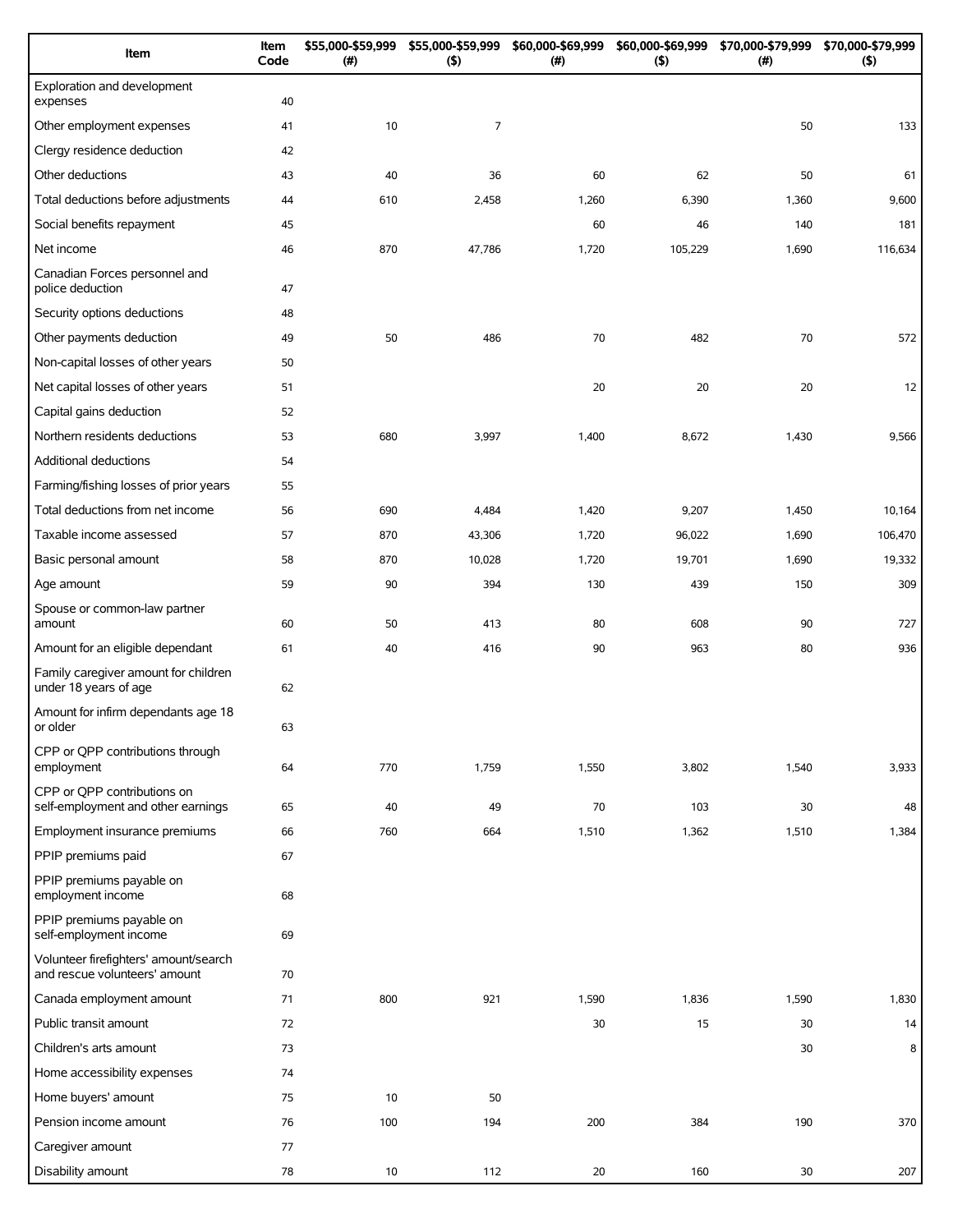| Item                                                                 | Item<br>Code | \$55,000-\$59,999<br>(#) | \$55,000-\$59,999<br>(5) | \$60,000-\$69,999<br>(# ) | \$60,000-\$69,999<br>(5) | \$70,000-\$79,999<br>(#) | \$70,000-\$79,999<br>(5) |
|----------------------------------------------------------------------|--------------|--------------------------|--------------------------|---------------------------|--------------------------|--------------------------|--------------------------|
| Disability amount transferred from a<br>dependant                    | 79           |                          |                          |                           |                          |                          |                          |
| Interest paid on student loans                                       | 80           | 30                       | 13                       | 70                        | 42                       | 50                       | 45                       |
| Tuition, education, and textbook<br>amounts                          | 81           | 80                       | 486                      | 170                       | 1,005                    | 120                      | 856                      |
| Tuition, education, and textbook<br>amounts transferred from a child | 82           |                          |                          | 10                        | 64                       | 20                       | 98                       |
| Amounts transferred from spouse or<br>common-law partner             | 83           | 20                       | 88                       | 20                        | 87                       | 20                       | 133                      |
| Medical expenses                                                     | 84           |                          |                          | 60                        | 162                      |                          |                          |
| Total tax credits on personal amounts                                | 85           | 870                      | 2,372                    | 1,720                     | 4,653                    | 1,690                    | 4,615                    |
| Allowable charitable donations and<br>government gifts               | 86           | 130                      | 224                      | 240                       | 280                      | 320                      | 494                      |
| Eligible cultural and ecological gifts                               | 87           |                          |                          |                           |                          |                          |                          |
| Total tax credit on donations and gifts                              | 88           | 130                      | 63                       | 230                       | 76                       | 320                      | 137                      |
| Total federal non-refundable tax<br>credits                          | 89           | 870                      | 2,435                    | 1,720                     | 4,729                    | 1,690                    | 4,752                    |
| Federal dividend tax credit                                          | 90           | 80                       | 55                       | 150                       | 112                      | 190                      | 141                      |
| Minimum tax carryover                                                | 91           |                          |                          |                           |                          |                          |                          |
| Basic federal tax                                                    | 92           | 860                      | 4,271                    | 1,710                     | 10,619                   | 1,680                    | 12,788                   |
| Federal foreign tax credit                                           | 93           |                          |                          |                           |                          |                          |                          |
| Federal political contribution tax credit                            | 94           |                          |                          |                           |                          |                          |                          |
| Investment tax credit                                                | 95           |                          |                          |                           |                          |                          |                          |
| Labour-sponsored funds tax credit<br>(federally registered)          | 96           |                          |                          |                           |                          |                          |                          |
| Labour-sponsored funds tax credit<br>(provincially registered)       | 97           |                          |                          |                           |                          |                          |                          |
| Alternative minimum tax payable                                      | 98           |                          |                          |                           |                          |                          |                          |
| Net federal tax                                                      | 99           | 860                      | 4,267                    | 1,700                     | 10,605                   | 1,680                    | 12,779                   |
| CPP contributions on<br>self-employment                              | 100          | 40                       | 98                       | 70                        | 206                      | 30                       | 96                       |
| Social Benefits repayment                                            | 101          |                          |                          | 60                        | 46                       | 140                      | 181                      |
| Working income tax benefit (WITB)                                    | 102          |                          |                          |                           |                          |                          |                          |
| Children's fitness tax credit                                        | 103          | $30\,$                   | 3                        | 90                        | 6                        | 110                      | 8                        |
| Eligible educator school supply tax<br>credit                        | 104          |                          |                          |                           |                          |                          |                          |
| Net provincial or territorial tax                                    | 105          | 860                      | 1,696                    | 1,700                     | 4,276                    | 1,670                    | 5,179                    |
| Total tax payable                                                    | 106          | 860                      | 6,061                    | 1,710                     | 15,133                   | 1,680                    | 18,234                   |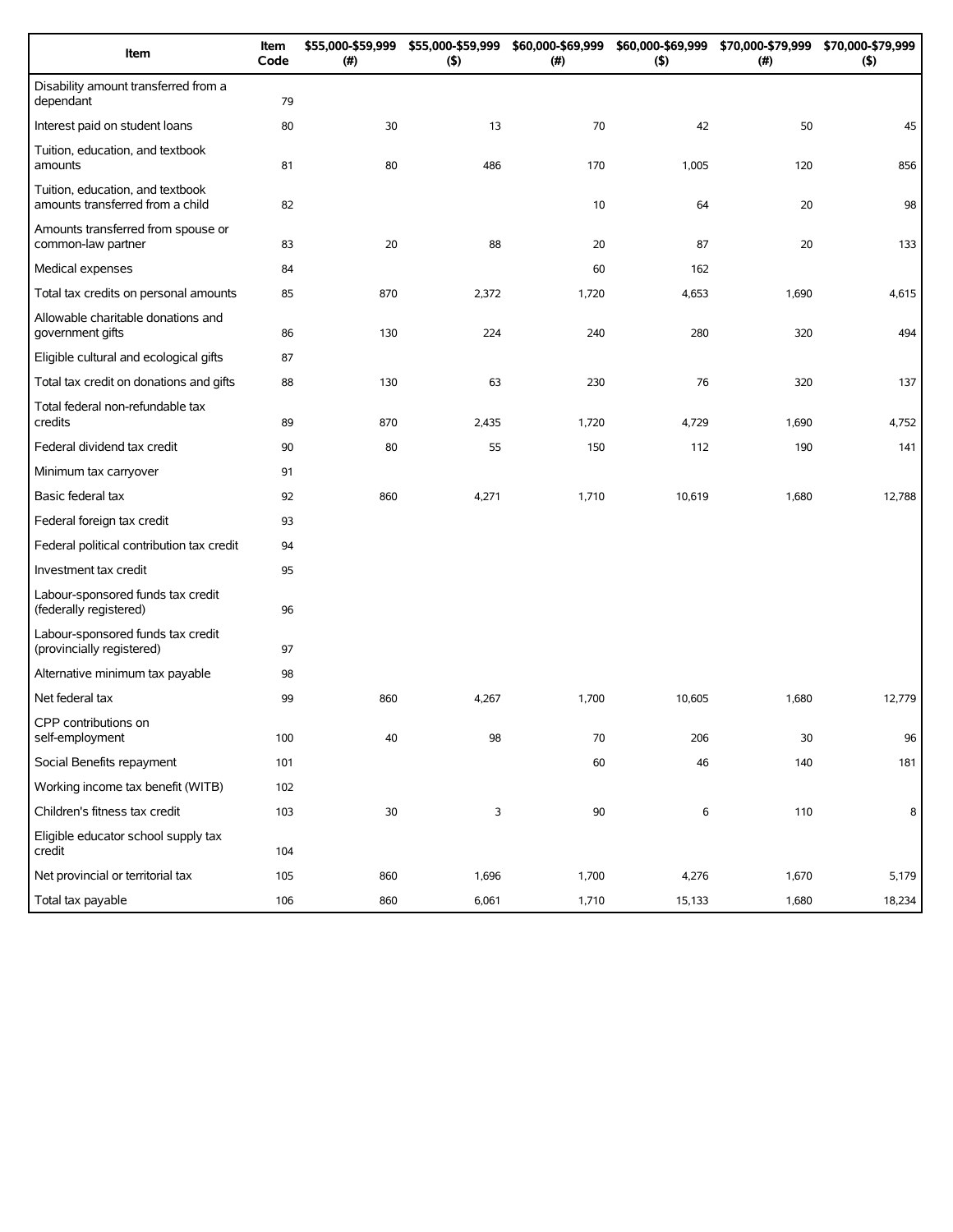| Item                                                                            | Item<br>Code   | \$80,000-\$89,999<br>(#) | \$80,000-\$89,999<br>$($ \$) | \$90,000-\$99,999<br>(#) | \$90,000-\$99,999<br>$($ \$) | (# )  | \$100,000-\$149,999 \$100,000-\$149,999<br>$($ \$) |
|---------------------------------------------------------------------------------|----------------|--------------------------|------------------------------|--------------------------|------------------------------|-------|----------------------------------------------------|
| Number of taxable returns                                                       | $\mathbf{1}$   | 1,590                    |                              | 1,510                    |                              | 5,180 |                                                    |
| Number of non-taxable returns                                                   | $\overline{2}$ | 10                       |                              |                          |                              | 10    |                                                    |
| Total number of returns                                                         | 3              | 1,590                    |                              | 1,510                    |                              | 5,190 |                                                    |
| Employment income                                                               | $\overline{4}$ | 1,510                    | 118,276                      | 1,460                    | 128,994                      | 5,060 | 576,739                                            |
| Commissions (from employment)                                                   | 5              | 10                       | 318                          |                          |                              | 20    | 1,069                                              |
| Other employment income                                                         | 6              | 60                       | 733                          | 40                       | 500                          | 140   | 1,469                                              |
| Old age security (OAS) pension                                                  | 7              | 90                       | 604                          | 70                       | 432                          | 190   | 1,201                                              |
| CPP or QPP benefits                                                             | 8              | 180                      | 1,606                        | 150                      | 1,333                        | 430   | 3,805                                              |
| Other pensions and<br>superannuation                                            | 9              | 120                      | 4,530                        | 100                      | 3,705                        | 300   | 10,932                                             |
| Elected split-pension amount                                                    | 10             | 50                       | 708                          | 40                       | 438                          | 110   | 830                                                |
| Universal child care benefit<br>(UCCB)                                          | 11             | 260                      | 239                          | 220                      | 213                          | 510   | 482                                                |
| Employment insurance and other<br>benefits                                      | 12             | 150                      | 1,267                        | 120                      | 845                          | 220   | 1,478                                              |
| Taxable amount of dividends from<br>taxable Canadian corporations               | 13             | 170                      | 1,667                        | 170                      | 1,532                        | 720   | 5,703                                              |
| Interest and other investment<br>income                                         | 14             | 260                      | 359                          | 250                      | 285                          | 970   | 1,196                                              |
| Net partnership income (limited or<br>non-active partners only)                 | 15             |                          |                              |                          |                              |       |                                                    |
| Net rental income                                                               | 16             | 90                       | 193                          | 90                       | 274                          | 440   | 1,610                                              |
| Taxable capital gains                                                           | 17             | 100                      | 273                          | 100                      | 519                          | 400   | 1,448                                              |
| RRSP income                                                                     | 18             | 230                      | 1,289                        | 190                      | 1,279                        | 780   | 5,191                                              |
| Other income                                                                    | 19             | 210                      | 994                          | 190                      | 1,201                        | 690   | 3,989                                              |
| Net business income                                                             | 20             | 100                      | 1,411                        | 80                       | 1,204                        | 260   | 4,424                                              |
| Net professional income                                                         | 21             |                          |                              |                          |                              | 50    | 2,106                                              |
| Net commission income                                                           | 22             |                          |                              |                          |                              |       |                                                    |
| Net farming income                                                              | 23             |                          |                              |                          |                              |       |                                                    |
| Net fishing income                                                              | 24             |                          |                              |                          |                              |       |                                                    |
| Workers' compensation benefits                                                  | 25             | 40                       | 387                          | 30                       | 294                          | 120   | 989                                                |
| Social assistance payments                                                      | 26             |                          |                              |                          |                              |       |                                                    |
| Net federal supplements                                                         | 27             |                          |                              |                          |                              |       |                                                    |
| Total income assessed                                                           | 28             | 1,590                    | 135,433                      | 1,510                    | 143,917                      | 5,190 | 625,035                                            |
| Registered pension plan (RPP)<br>deduction                                      | 29             | 970                      | 5,220                        | 1,020                    | 6,461                        | 3,840 | 32,669                                             |
| RRSP/PRPP deduction                                                             | 30             | 630                      | 3,029                        | 620                      | 3,347                        | 2,620 | 17,658                                             |
| Deduction for elected<br>split-pension amount                                   | 31             | 50                       | 641                          | 40                       | 584                          | 120   | 1,779                                              |
| Annual union, professional, or like<br>dues                                     | 32             | 820                      | 936                          | 880                      | 1,186                        | 3,110 | 5,324                                              |
| Child care expenses                                                             | 33             | 120                      | 745                          | 120                      | 770                          | 310   | 2,064                                              |
| <b>Business investment loss</b>                                                 | 34             |                          |                              |                          |                              |       |                                                    |
| Moving expenses                                                                 | 35             | 30                       | 138                          | 20                       | 65                           | 30    | 245                                                |
| Support payments made                                                           | 36             |                          |                              |                          |                              | 20    | 195                                                |
| Carrying charges and interest<br>expenses                                       | 37             | 40                       | 140                          | 50                       | 99                           | 200   | 804                                                |
| Deduction for CPP/QPP<br>contributions on self-employment<br>and other earnings | 38             | 30                       | 57                           | 20                       | 31                           | 70    | 120                                                |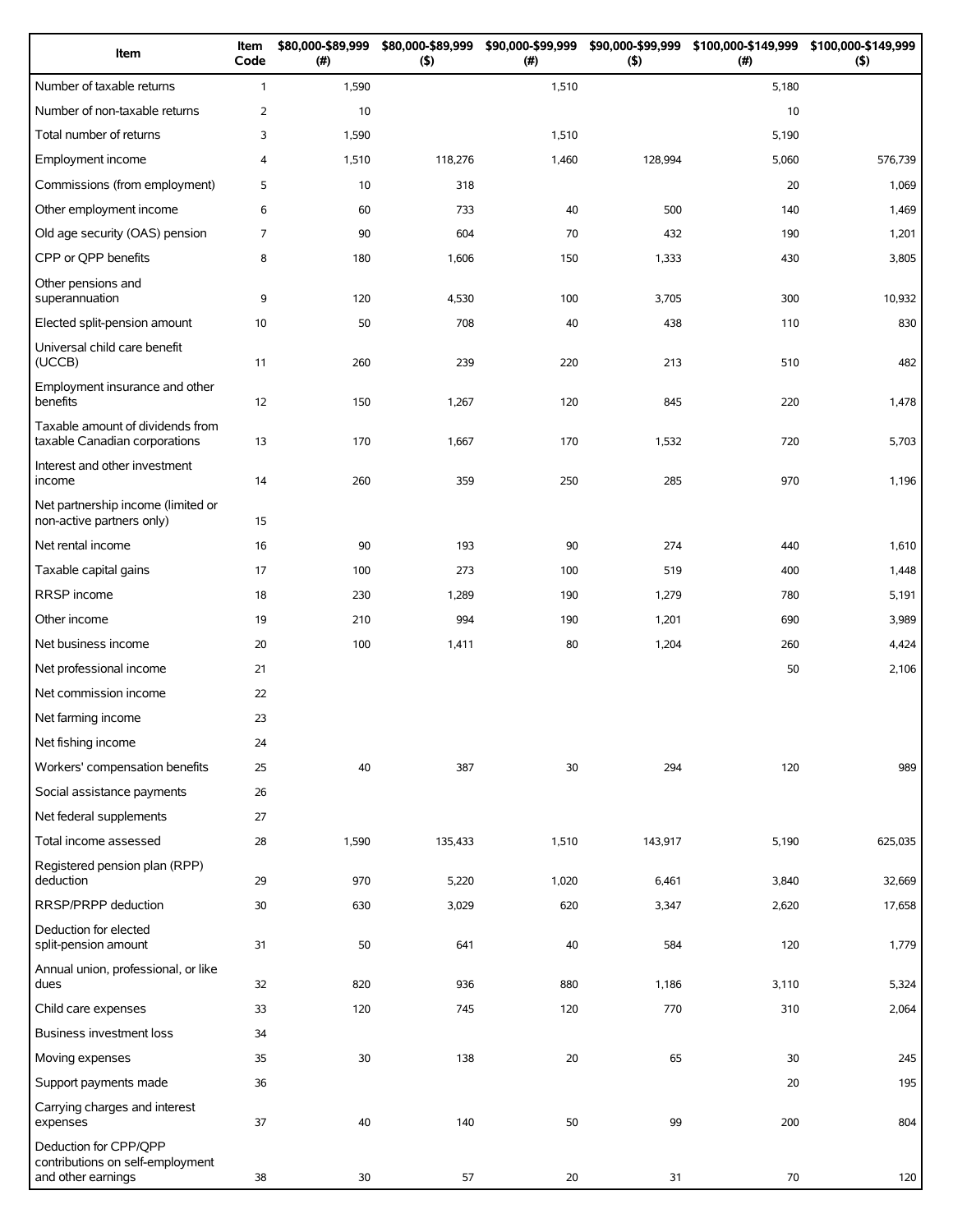| Item                                                                                             | Item<br>Code | \$80,000-\$89,999<br>(# ) | \$80,000-\$89,999<br>(5) | \$90,000-\$99,999<br>(# ) | \$90,000-\$99,999<br>(5) | \$100,000-\$149,999<br>(# ) | \$100,000-\$149,999<br>$($ \$) |
|--------------------------------------------------------------------------------------------------|--------------|---------------------------|--------------------------|---------------------------|--------------------------|-----------------------------|--------------------------------|
| Deduction for provincial parental<br>insurance plan (PPIP) premiums<br>on self-employment income | 39           |                           |                          |                           |                          |                             |                                |
| Exploration and development<br>expenses                                                          | 40           |                           |                          |                           |                          |                             |                                |
| Other employment expenses                                                                        | 41           | 40                        | 106                      | 40                        | 102                      | 140                         | 477                            |
| Clergy residence deduction                                                                       | 42           |                           |                          |                           |                          |                             |                                |
| Other deductions                                                                                 | 43           | 40                        | 50                       | 40                        | 87                       | 90                          | 236                            |
| Total deductions before<br>adjustments                                                           | 44           | 1,380                     | 11,171                   | 1,360                     | 12,779                   | 4,840                       | 61,702                         |
| Social benefits repayment                                                                        | 45           | 120                       | 162                      | 80                        | 164                      | 240                         | 888                            |
| Net income                                                                                       | 46           | 1,590                     | 124,100                  | 1,510                     | 130,974                  | 5,180                       | 562,471                        |
| Canadian Forces personnel and<br>police deduction                                                | 47           |                           |                          |                           |                          |                             |                                |
| Security options deductions                                                                      | 48           |                           |                          |                           |                          |                             |                                |
| Other payments deduction                                                                         | 49           | 50                        | 463                      | 40                        | 313                      | 120                         | 1,025                          |
| Non-capital losses of other years                                                                | 50           |                           |                          |                           |                          |                             |                                |
| Net capital losses of other years                                                                | 51           |                           |                          | 10                        | 50                       | 80                          | 185                            |
| Capital gains deduction                                                                          | 52           |                           |                          |                           |                          |                             |                                |
| Northern residents deductions                                                                    | 53           | 1,390                     | 9,741                    | 1,380                     | 10,470                   | 4,850                       | 42,712                         |
| Additional deductions                                                                            | 54           |                           |                          |                           |                          |                             |                                |
| Farming/fishing losses of prior<br>years                                                         | 55           |                           |                          |                           |                          |                             |                                |
| Total deductions from net income                                                                 | 56           | 1,400                     | 10,454                   | 1,380                     | 10,961                   | 4,860                       | 43,959                         |
| Taxable income assessed                                                                          | 57           | 1,590                     | 113,646                  | 1,510                     | 120,013                  | 5,180                       | 518,512                        |
| Basic personal amount                                                                            | 58           | 1,590                     | 18,278                   | 1,510                     | 17,368                   | 5,190                       | 59,477                         |
| Age amount                                                                                       | 59           | 80                        | 110                      |                           |                          | 20                          | 40                             |
| Spouse or common-law partner<br>amount                                                           | 60           | 70                        | 593                      | 80                        | 597                      | 360                         | 3,023                          |
| Amount for an eligible dependant                                                                 | 61           | 90                        | 946                      | 80                        | 831                      | 200                         | 2,187                          |
| Family caregiver amount for<br>children under 18 years of age                                    | 62           |                           |                          |                           |                          | 30                          | 66                             |
| Amount for infirm dependants age<br>18 or older                                                  | 63           |                           |                          |                           |                          |                             |                                |
| CPP or QPP contributions<br>through employment                                                   | 64           | 1,490                     | 3,867                    | 1,440                     | 3,750                    | 5,000                       | 13,116                         |
| CPP or QPP contributions on<br>self-employment and other<br>earnings                             | 65           | 30                        | 57                       | 20                        | 31                       | 70                          | 120                            |
| Employment insurance premiums                                                                    | 66           | 1,450                     | 1,342                    | 1,410                     | 1,322                    | 4,900                       | 4,632                          |
| PPIP premiums paid                                                                               | 67           |                           |                          |                           |                          |                             |                                |
| PPIP premiums payable on<br>employment income                                                    | 68           |                           |                          |                           |                          |                             |                                |
| PPIP premiums payable on<br>self-employment income                                               | 69           |                           |                          |                           |                          |                             |                                |
| Volunteer firefighters'<br>amount/search and rescue<br>volunteers' amount                        | 70           | 20                        | 66                       |                           |                          | 60                          | 192                            |
| Canada employment amount                                                                         | 71           | 1,520                     | 1,758                    | 1,460                     | 1,690                    | 5,080                       | 5,885                          |
| Public transit amount                                                                            | 72           | 30                        | 11                       | 30                        | 12                       | 120                         | 46                             |
| Children's arts amount                                                                           | 73           | 30                        | 9                        | 40                        | 12                       | 210                         | 59                             |
| Home accessibility expenses                                                                      | 74           |                           |                          |                           |                          |                             |                                |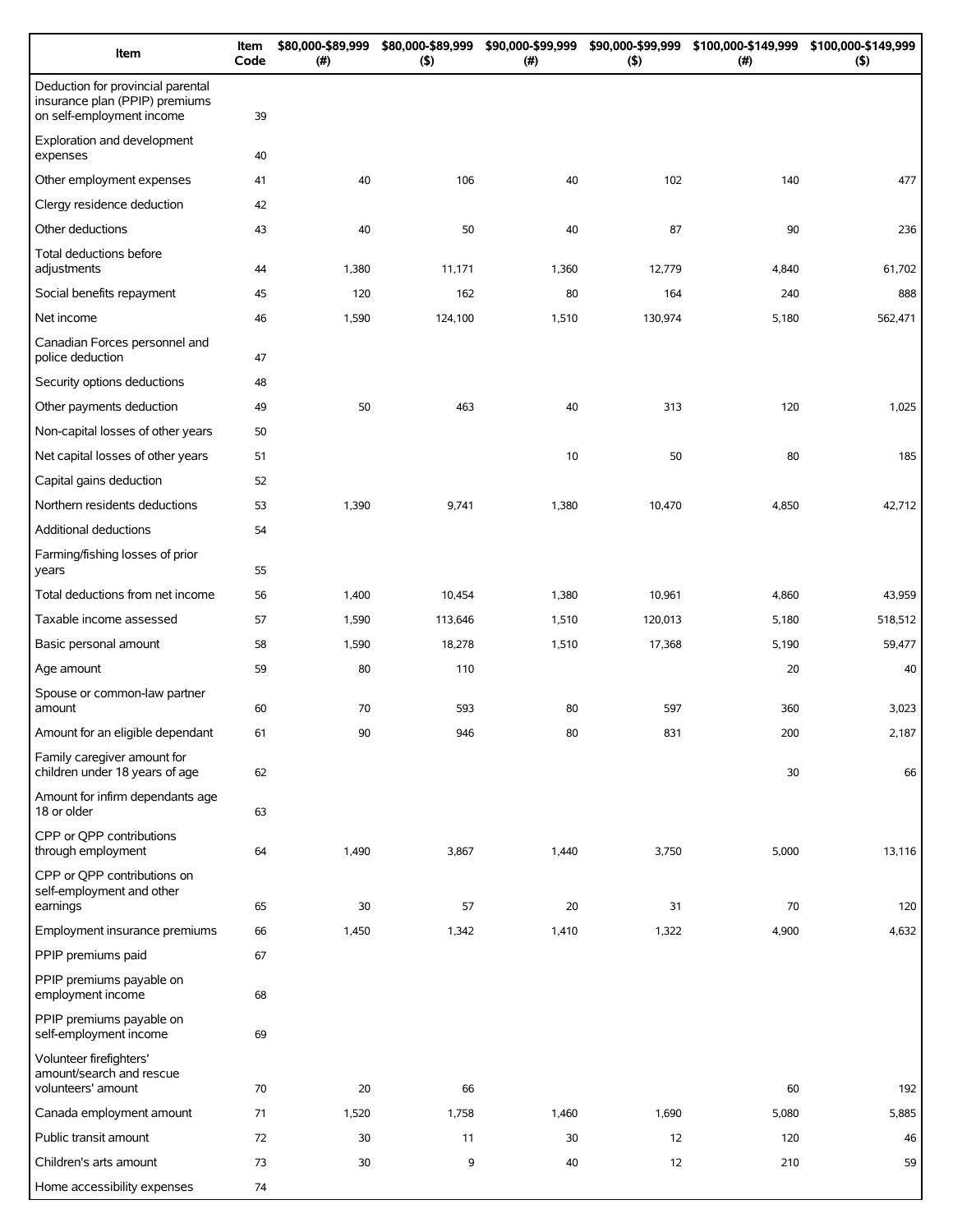| Item                                                                 | Item<br>Code | \$80,000-\$89,999<br>(#) | \$80,000-\$89,999<br>(5) | \$90,000-\$99,999<br>(# ) | \$90,000-\$99,999<br>(5) | \$100,000-\$149,999<br>(# ) | \$100,000-\$149,999<br>(5) |
|----------------------------------------------------------------------|--------------|--------------------------|--------------------------|---------------------------|--------------------------|-----------------------------|----------------------------|
| Home buyers' amount                                                  | 75           |                          |                          | 40                        | 173                      | 70                          | 333                        |
| Pension income amount                                                | 76           | 150                      | 300                      | 130                       | 243                      | 390                         | 761                        |
| Caregiver amount                                                     | 77           |                          |                          |                           |                          | 30                          | 178                        |
| Disability amount                                                    | 78           | 20                       | 152                      |                           |                          | 30                          | 256                        |
| Disability amount transferred from<br>a dependant                    | 79           | 20                       | 213                      | 20                        | 163                      | 80                          | 872                        |
| Interest paid on student loans                                       | 80           | 70                       | 48                       | 80                        | 68                       | 200                         | 144                        |
| Tuition, education, and textbook<br>amounts                          | 81           | 130                      | 873                      | 90                        | 517                      | 310                         | 1,502                      |
| Tuition, education, and textbook<br>amounts transferred from a child | 82           |                          |                          | 20                        | 83                       | 110                         | 581                        |
| Amounts transferred from spouse<br>or common-law partner             | 83           | 20                       | 97                       | 20                        | 79                       | 80                          | 425                        |
| Medical expenses                                                     | 84           | 50                       | 158                      | 40                        | 95                       | 140                         | 464                        |
| Total tax credits on personal<br>amounts                             | 85           | 1,590                    | 4,367                    | 1,510                     | 4,092                    | 5,190                       | 14,161                     |
| Allowable charitable donations and<br>government gifts               | 86           | 320                      | 395                      | 340                       | 489                      | 1,470                       | 2,016                      |
| Eligible cultural and ecological<br>gifts                            | 87           |                          |                          |                           |                          |                             |                            |
| Total tax credit on donations and<br>gifts                           | 88           | 310                      | 108                      | 340                       | 135                      | 1,470                       | 553                        |
| Total federal non-refundable tax<br>credits                          | 89           | 1,590                    | 4,475                    | 1,510                     | 4,227                    | 5,190                       | 14,714                     |
| Federal dividend tax credit                                          | 90           | 170                      | 198                      | 170                       | 170                      | 730                         | 684                        |
| Minimum tax carryover                                                | 91           |                          |                          |                           |                          |                             |                            |
| Basic federal tax                                                    | 92           | 1,590                    | 14,703                   | 1,510                     | 16,475                   | 5,180                       | 81,419                     |
| Federal foreign tax credit                                           | 93           |                          |                          | 50                        | 10                       | 230                         | 70                         |
| Federal political contribution tax<br>credit                         | 94           |                          |                          |                           |                          | 60                          | 14                         |
| Investment tax credit                                                | 95           |                          |                          |                           |                          |                             |                            |
| Labour-sponsored funds tax credit<br>(federally registered)          | 96           |                          |                          |                           |                          |                             |                            |
| Labour-sponsored funds tax credit<br>(provincially registered)       | 97           |                          |                          |                           |                          |                             |                            |
| Alternative minimum tax payable                                      | 98           |                          |                          |                           |                          | 10                          | 12                         |
| Net federal tax                                                      | 99           | 1,590                    | 14,682                   | 1,510                     | 16,460                   | 5,180                       | 81,336                     |
| CPP contributions on<br>self-employment                              | 100          | 30                       | 113                      | 20                        | 63                       | 70                          | 241                        |
| Social Benefits repayment                                            | 101          | 120                      | 162                      | 80                        | 164                      | 240                         | 888                        |
| Working income tax benefit<br>(WITB)                                 | 102          |                          |                          |                           |                          |                             |                            |
| Children's fitness tax credit                                        | 103          | 120                      | 9                        | 160                       | 13                       | 680                         | 57                         |
| Eligible educator school supply tax<br>credit                        | 104          |                          |                          |                           |                          | 40                          | 3                          |
| Net provincial or territorial tax                                    | 105          | 1,580                    | 5,998                    | 1,510                     | 6,841                    | 5,170                       | 35,607                     |
| Total tax payable                                                    | 106          | 1,590                    | 20,955                   | 1,510                     | 23,528                   | 5,180                       | 118,073                    |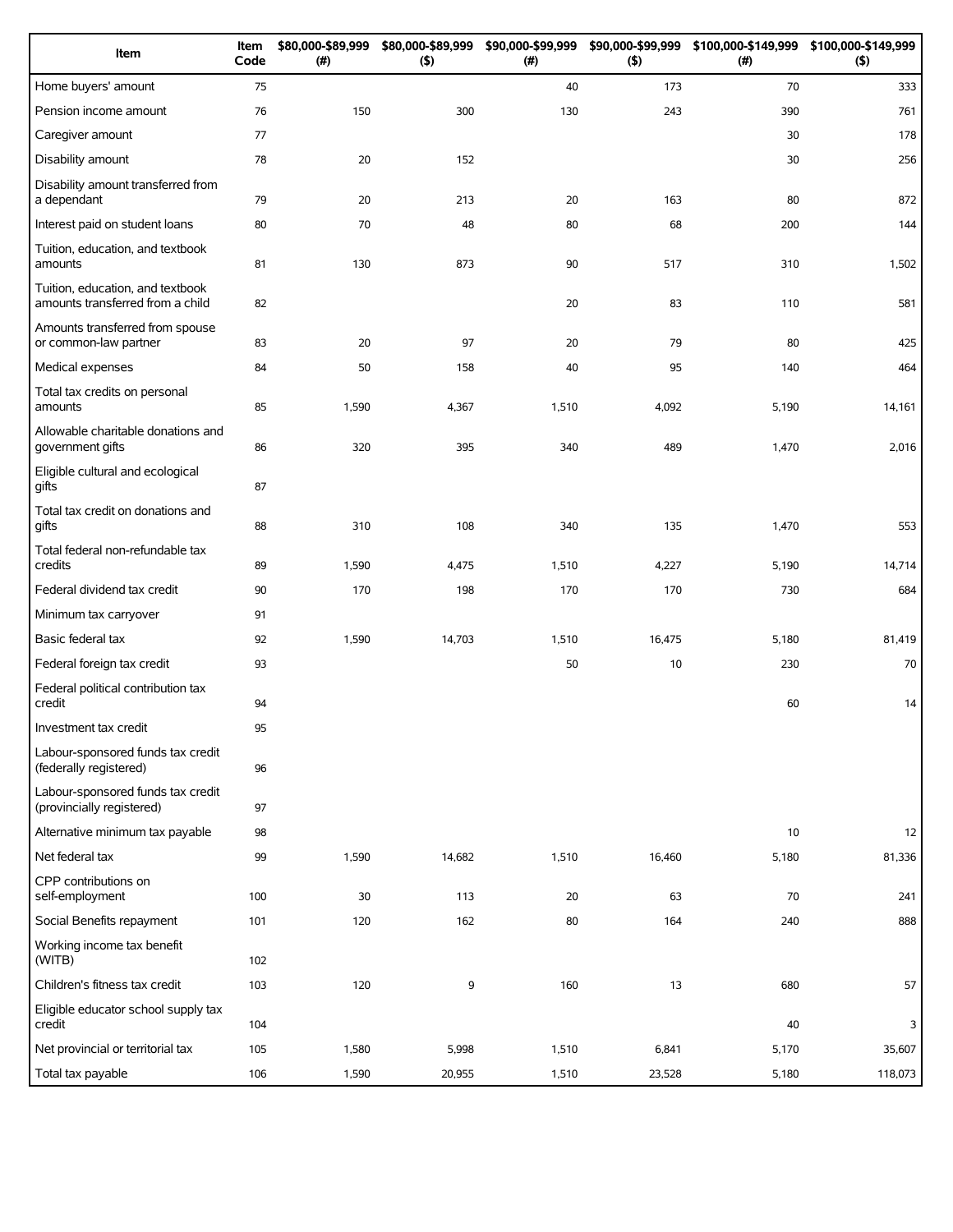| Item                                                                                          | Item<br>Code   | \$150,000-\$249,999 \$150,000-\$249,999<br>(# ) | (5)     | \$250,000<br>and<br>over (#) | \$250,000<br>and<br>over $($ \$) |
|-----------------------------------------------------------------------------------------------|----------------|-------------------------------------------------|---------|------------------------------|----------------------------------|
| Number of taxable returns                                                                     | $\mathbf{1}$   | 1,450                                           |         | 300                          |                                  |
| Number of non-taxable returns                                                                 | $\overline{2}$ |                                                 |         |                              |                                  |
| Total number of returns                                                                       | 3              | 1,450                                           |         | 310                          |                                  |
| Employment income                                                                             | 4              | 1,400                                           | 219,033 | 280                          | 81,612                           |
| Commissions (from employment)                                                                 | 5              | 20                                              | 2,764   |                              |                                  |
| Other employment income                                                                       | 6              | 100                                             | 427     | 40                           | 701                              |
| Old age security (OAS) pension                                                                | $\overline{7}$ | 70                                              | 472     | 20                           | 141                              |
| CPP or QPP benefits                                                                           | 8              | 170                                             | 1,624   | 40                           | 429                              |
| Other pensions and superannuation                                                             | 9              | 190                                             | 7,901   | 40                           | 2,156                            |
| Elected split-pension amount                                                                  | 10             | 30                                              | 222     |                              |                                  |
| Universal child care benefit (UCCB)                                                           | 11             |                                                 |         |                              |                                  |
| Employment insurance and other benefits                                                       | 12             | 40                                              | 256     |                              |                                  |
| Taxable amount of dividends from taxable Canadian corporations                                | 13             | 440                                             | 8,761   | 180                          | 13,293                           |
| Interest and other investment income                                                          | 14             | 470                                             | 1,073   | 170                          | 1,148                            |
| Net partnership income (limited or non-active partners only)                                  | 15             |                                                 |         |                              |                                  |
| Net rental income                                                                             | 16             | 200                                             | 741     | 60                           | 524                              |
| Taxable capital gains                                                                         | 17             | 250                                             | 2,616   | 110                          | 5,044                            |
| RRSP income                                                                                   | 18             | 250                                             | 3,752   |                              |                                  |
| Other income                                                                                  | 19             | 370                                             | 5,841   | 160                          | 6,541                            |
| Net business income                                                                           | 20             | 60                                              | 2,139   |                              |                                  |
| Net professional income                                                                       | 21             | 30                                              | 2,552   | 20                           | 2,496                            |
| Net commission income                                                                         | 22             |                                                 |         |                              |                                  |
| Net farming income                                                                            | 23             |                                                 |         |                              |                                  |
| Net fishing income                                                                            | 24             |                                                 |         |                              |                                  |
| Workers' compensation benefits                                                                | 25             | 30                                              | 636     |                              |                                  |
| Social assistance payments                                                                    | 26             |                                                 |         |                              |                                  |
| Net federal supplements                                                                       | 27             |                                                 |         |                              |                                  |
| Total income assessed                                                                         | 28             | 1,450                                           | 261,058 | 310                          | 120,849                          |
| Registered pension plan (RPP) deduction                                                       | 29             | 940                                             | 9,780   | 110                          | 1,154                            |
| RRSP/PRPP deduction                                                                           | 30             | 870                                             | 10,954  | 200                          | 5,837                            |
| Deduction for elected split-pension amount                                                    | 31             | 100                                             | 1,939   | 20                           | 324                              |
| Annual union, professional, or like dues                                                      | 32             | 510                                             | 961     | 40                           | 57                               |
| Child care expenses                                                                           | 33             | 30                                              | 191     |                              |                                  |
| Business investment loss                                                                      | 34             |                                                 |         |                              |                                  |
| Moving expenses                                                                               | 35             |                                                 |         |                              |                                  |
| Support payments made                                                                         | 36             |                                                 |         |                              |                                  |
| Carrying charges and interest expenses                                                        | 37             | 140                                             | 488     | 80                           | 1,118                            |
| Deduction for CPP/QPP contributions on self-employment and other earnings                     | 38             | 20                                              | 49      | 10                           | 29                               |
| Deduction for provincial parental insurance plan (PPIP) premiums on<br>self-employment income | 39             |                                                 |         |                              |                                  |
| Exploration and development expenses                                                          | 40             |                                                 |         |                              |                                  |
| Other employment expenses                                                                     | 41             | 40                                              | 280     | 10                           | 257                              |
| Clergy residence deduction                                                                    | 42             |                                                 |         |                              |                                  |
| Other deductions                                                                              | 43             | 30                                              | 127     |                              |                                  |
| Total deductions before adjustments                                                           | 44             | 1,360                                           | 25,129  | 280                          | 9,023                            |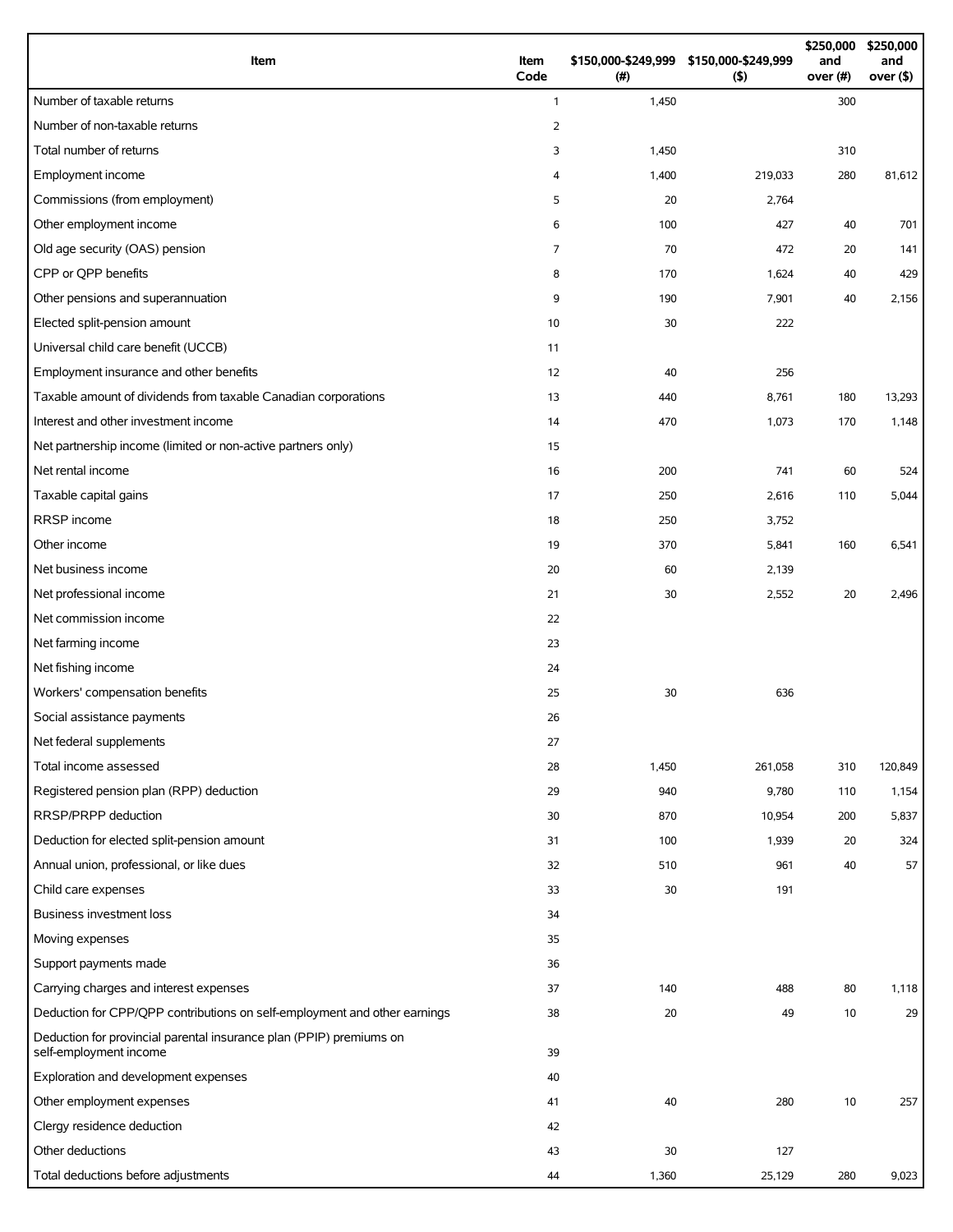| Item                                                                | <b>Item Code</b> | (#)   | \$150,000-\$249,999 \$150,000-\$249,999<br>(5) | \$250,000<br>and<br>over (#) | \$250,000<br>and<br>over (\$) |
|---------------------------------------------------------------------|------------------|-------|------------------------------------------------|------------------------------|-------------------------------|
| Social benefits repayment                                           | 45               | 80    | 470                                            | 20                           | 132                           |
| Net income                                                          | 46               | 1,450 | 235,458                                        | 310                          | 111,694                       |
| Canadian Forces personnel and police deduction                      | 47               |       |                                                |                              |                               |
| Security options deductions                                         | 48               |       |                                                |                              |                               |
| Other payments deduction                                            | 49               |       |                                                |                              |                               |
| Non-capital losses of other years                                   | 50               |       |                                                |                              |                               |
| Net capital losses of other years                                   | 51               | 60    | 278                                            | 30                           | 153                           |
| Capital gains deduction                                             | 52               |       |                                                |                              |                               |
| Northern residents deductions                                       | 53               | 1,370 | 13,685                                         | 270                          | 2,549                         |
| Additional deductions                                               | 54               |       |                                                |                              |                               |
| Farming/fishing losses of prior years                               | 55               |       |                                                |                              |                               |
| Total deductions from net income                                    | 56               | 1,380 | 15,226                                         | 280                          | 6,483                         |
| Taxable income assessed                                             | 57               | 1,450 | 220,233                                        | 310                          | 105,211                       |
| Basic personal amount                                               | 58               | 1,450 | 16,636                                         | 310                          | 3,472                         |
| Age amount                                                          | 59               |       |                                                |                              |                               |
| Spouse or common-law partner amount                                 | 60               | 140   | 1,163                                          | 40                           | 375                           |
| Amount for an eligible dependant                                    | 61               |       |                                                |                              |                               |
| Family caregiver amount for children under 18 years of age          | 62               |       |                                                |                              |                               |
| Amount for infirm dependants age 18 or older                        | 63               |       |                                                |                              |                               |
| CPP or QPP contributions through employment                         | 64               | 1,370 | 3,621                                          | 260                          | 704                           |
| CPP or QPP contributions on self-employment and other earnings      | 65               | 20    | 49                                             | 10                           | 29                            |
| Employment insurance premiums                                       | 66               | 1,280 | 1,204                                          | 230                          | 208                           |
| PPIP premiums paid                                                  | 67               |       |                                                |                              |                               |
| PPIP premiums payable on employment income                          | 68               |       |                                                |                              |                               |
| PPIP premiums payable on self-employment income                     | 69               |       |                                                |                              |                               |
| Volunteer firefighters' amount/search and rescue volunteers' amount | 70               | 10    | 36                                             |                              |                               |
| Canada employment amount                                            | 71               | 1,410 | 1,630                                          | 280                          | 326                           |
| Public transit amount                                               | 72               | 30    | 11                                             |                              |                               |
| Children's arts amount                                              | 73               | 90    | 26                                             | 30                           | 10                            |
| Home accessibility expenses                                         | 74               |       |                                                |                              |                               |
| Home buyers' amount                                                 | 75               | 10    | 60                                             |                              |                               |
| Pension income amount                                               | 76               | 210   | 400                                            | 40                           | 80                            |
| Caregiver amount                                                    | 77               |       |                                                |                              |                               |
| Disability amount                                                   | 78               |       |                                                |                              |                               |
| Disability amount transferred from a dependant                      | 79               | 20    | 226                                            |                              |                               |
| Interest paid on student loans                                      | 80               | 20    | 16                                             |                              |                               |
| Tuition, education, and textbook amounts                            | 81               | 60    | 397                                            |                              |                               |
| Tuition, education, and textbook amounts transferred from a child   | 82               | 60    | 276                                            | 20                           | 93                            |
| Amounts transferred from spouse or common-law partner               | 83               | 20    | 97                                             |                              |                               |
| Medical expenses                                                    | 84               | 60    | 275                                            | 20                           | 169                           |
| Total tax credits on personal amounts                               | 85               | 1,450 | 3,982                                          | 310                          | 858                           |
| Allowable charitable donations and government gifts                 | 86               | 550   | 1,352                                          | 160                          | 794                           |
| Eligible cultural and ecological gifts                              | 87               |       |                                                |                              |                               |
| Total tax credit on donations and gifts                             | 88               | 550   | 383                                            | 160                          | 255                           |
| Total federal non-refundable tax credits                            | 89               | 1,450 | 4,365                                          | 310                          | 1,113                         |